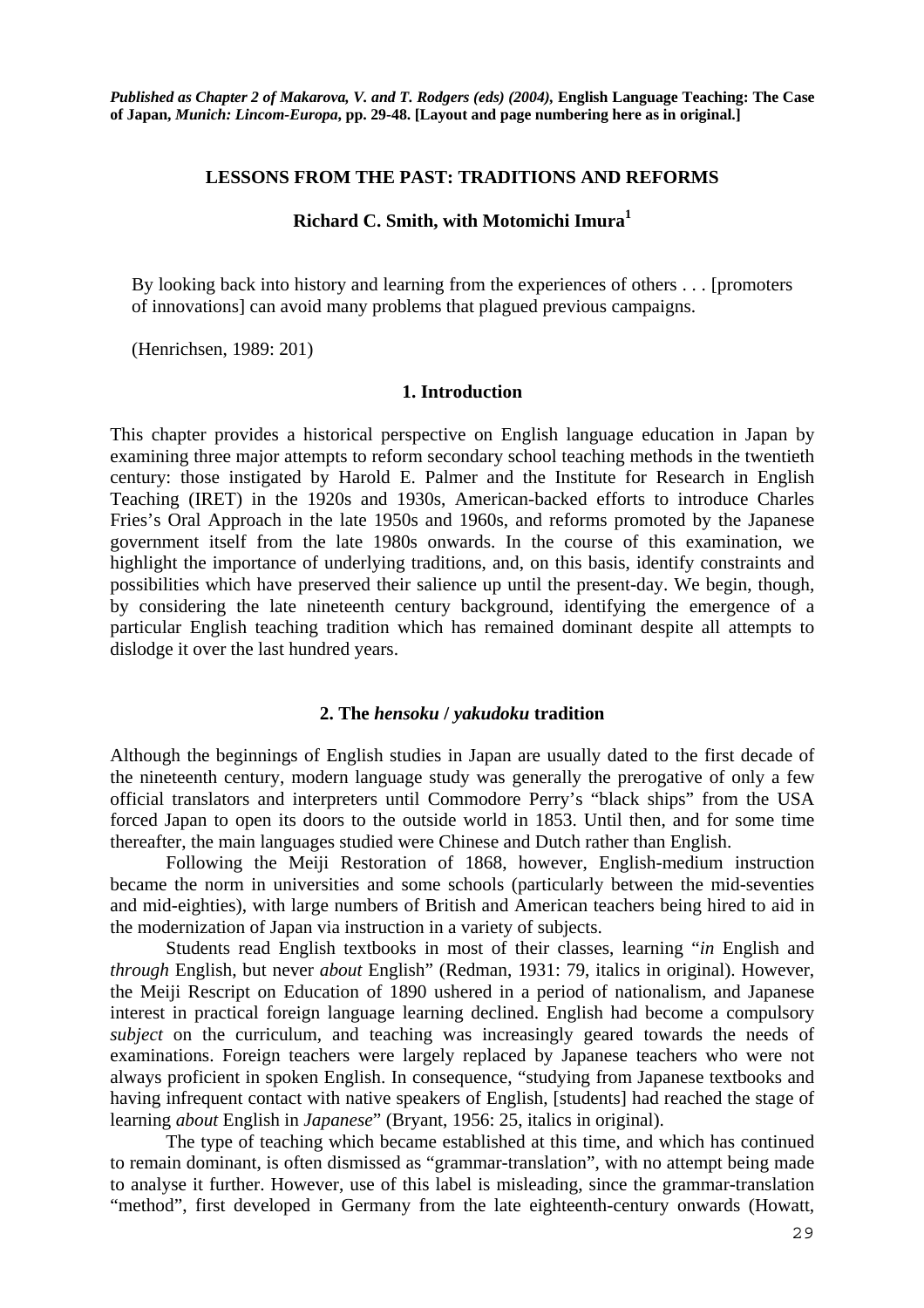1984: 131), does *not* appear to have been imported into Japan. Two main differences can be pointed out. Whereas late-nineteenth-century reformers in Europe (see Howatt and Smith, 2002) were particularly opposed to the use in grammar-translation of disconnected, often nonsensical sentences to exemplify grammar rules, the materials used for core English teaching in Japanese schools have always tended to consist of reading texts or (at lower levels) dialogues, with the former being selected for their educative content. Secondly, whereas European grammar-translation involved translation both ways (from the mother tongue into the target language as well as vice versa), Japanese priorities have tended to focus on gaining information *from* English texts, not on encoding into English.

 How, then, shall we characterize the type of teaching which became established towards the end of the nineteenth century in Japan? Turning to contemporary writers, we find it being called *hensoku* ("irregular") and contrasted with more "regular" *seisoku* teaching, which was associated with English-medium instruction or "teaching by conversation" (a form of direct method promoted by early reformers such as Kanda Naibu (1857–1923)). In explanation of these terms, Omura (1978: 94) cites the following entries in Brinkley's *Unabridged Japanese-English Dictionary* (Tokyo: Sanseido, 1896):

*Seisoku*, n. A method of learning a language by studying the correct pronunciation as well as the meaning (opposite of hensoku).

*Hensoku*, n. A method of learning a foreign language which consists in translating the meaning without regard to the correct pronunciation of the words, and without paying much attention to the rules of syntax.

According to one critic of *hensoku*, Nitobe Inazo (1862–1933), "Its sole object is to get the sense of a sentence and therefore it gives no heed whatever [to] how a word sounds. If it is necessary to pronounce an English word . . . as little respect is paid to the pronunciation of the original as in the case of Kango" (Nitobe, 1929, cited by Omura, 1978: 94).

Nitobe's reference here to the teaching of *kango* (classical Chinese) is highly pertinent: teachers and students in the elite institutions where English was taught at the end of the nineteenth-century already possessed considerable knowledge of *kanbun* (the Chinese classics). Syntactic similarities between classical Chinese and English were often exploited to aid learners in the understanding of English (Ike, 1995: 7–8), and a particular technique derived from traditions of Chinese study was transferred to Dutch, then English studies. This *yakudoku* (literally, "translation-reading") technique appears to have formed the centrepiece of *hensoku* instruction: in essence, it involved the provision of literal word-for-word interlinear translations accompanied by a numbering system which enabled the student to reorder words in line with Japanese syntax (Kawasumi, 1976; Hino, 1988). Thus, "the target language sentence [was] first translated word-by-word, and the resulting translation reordered to match Japanese word order" (Hino, 1988: 46). The prevalence of this technique within *hensoku* is indicated by Okakura (1911, cited by Hino, 1988: 51): "In the teaching of English in our country, students are taught to translate word-by-word, with forward and regressive eye movements".

Although *hensoku* was increasingly blamed for low English standards by progressive educators at the beginning of the twentieth century, some admitted arguments in its favour. Thus, Nitobe (1929, cited by Omura 1978: 94–5) says "It must be said to its praise that students who are trained in this way have usually much more accurate and precise comprehension of what they read than those who are taught to read parrot-like one sentence after another without thinking fully of the meaning". Indeed, the spread and refinement of *hensoku* owed much to its early adoption by a widely-respected educational reformer, Fukuzawa Yukichi (1835–1901), at his private school, Keio Gijuku, predecessor of the present Keio University (Omura, 1978: 95).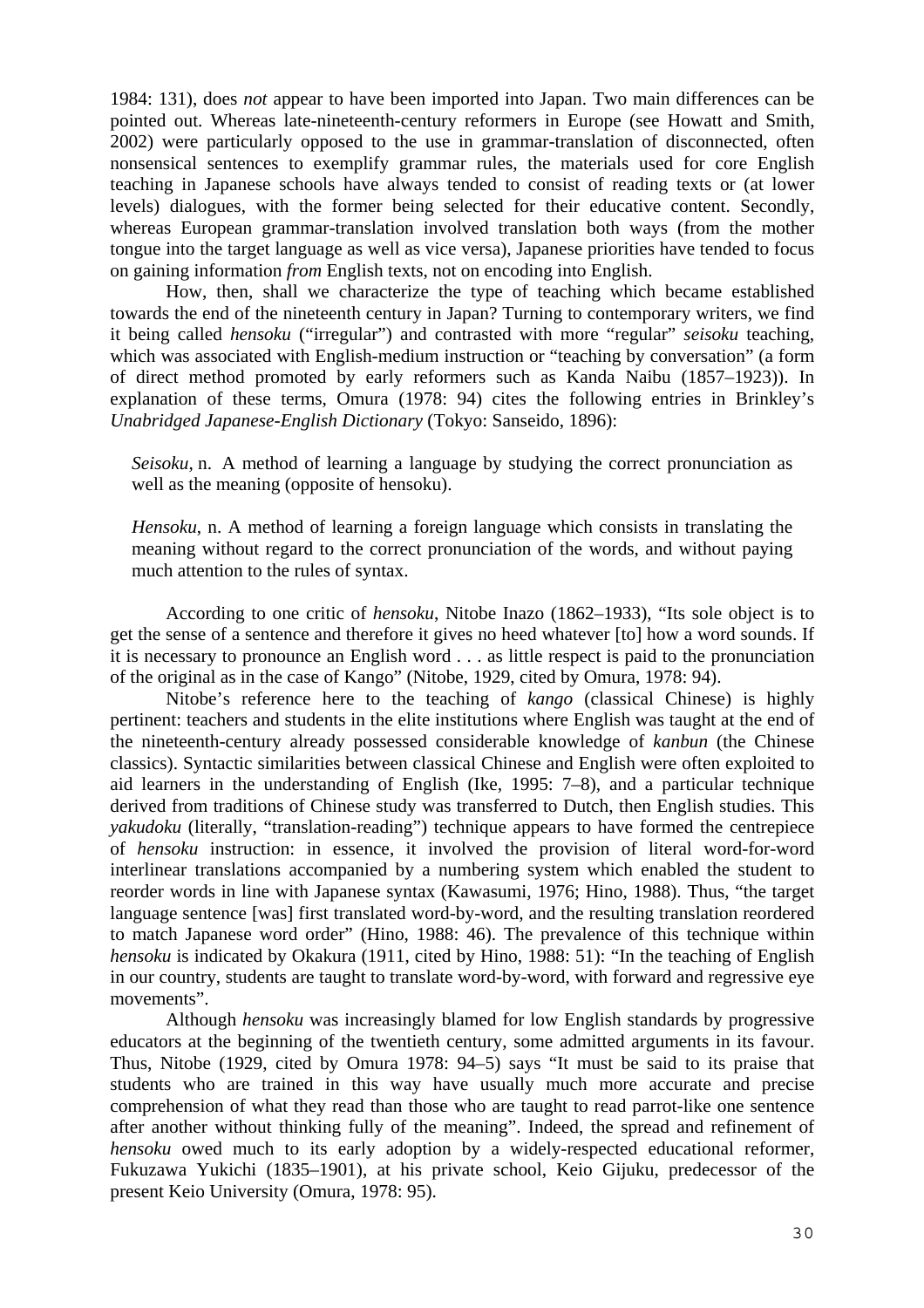The particular *yakudoku* translation procedure we have described above is generally employed these days only in examination-oriented "cram schools" (*juku* or *yobiko*). However, the term "*yakudoku*" tends to be used nowadays in a more general sense, to refer to the overall focus on sentence-by-sentence translation of connected texts into Japanese which continues to form the mainstay of typical English teaching at all levels of formal education, in particular in senior high schools and universities.

Whether characterized (misleadingly) as "grammar-translation" or described in its own terms as *hensoku* or (more commonly nowadays) *yakudoku*, the "traditional" form of English teaching in Japan, with its roots in the teaching of classical Chinese, has proved – despite its many critics – remarkably resilient.

## **3. Harold E. Palmer and the Institute for Research in English Teaching (1922–41)**

Typically, during the Meiji Era (1868–1912), solutions to domestic problems were sought in the first instance in western models. This approach was adapted to the reform of English language education as observers noted a worrying decline in standards of proficiency (accompanying the establishment of *hensoku*) towards the end of the nineteenth century. One pattern was established early on, whereby Japanese scholars themselves visited western countries to report on the methods in use there. Around the turn of the century two wellknown academics, Kanda Naibu (1857–1923) and Okakura Yoshisaburo (1868–1936), were sent on separate official tours of inspection to Europe – in particular Germany, which was the most favoured source of western ideas, generally, in the latter part of the Meiji Era. Kanda, who had attended university in the USA and was already a firm believer in the "natural method", or "teaching by conversation" promoted there by Lambert Sauveur (1826–1907), was less favourable towards the German "new method" than Okakura, finding little "new" in it during his study tour of 1900–1 (Furber, 1927: 58; for more on the "natural" and "new" methods, see Howatt and Smith 2000, 2002). On the other hand, Okakura, who spent 1902–5 in Europe, argued on his return that the German reformers did offer an instructive model for Japan, one which sufficiently emphasized the *educational*, not only utilitarian value of English teaching in schools. These views were expressed most forcefully in an original (1911) contribution entitled *Eigokyoiku* (English Language Education) (see Imura and Takenaka, forthcoming). However, the defeat of Germany in World War I brought with it a collapse in esteem for German models and a shift in attention to Britain. Kanda's and Okakura's textbooks were widely-used and Okakura, in particular, met with some success in diffusing his ideas as head of the English department at the principal teacher training institution for secondary schools, Tokyo Higher Normal School (Imura, 1994, 1997: 60). However, as the end of the Taisho Era (1912–1926) approached, English teaching in schools had not changed very much overall, and standards of oral English in particular had been little improved.

Another predominant pattern of reform in the twentieth century involved inviting foreign "experts" *to* Japan, as in the cases of Harold E. Palmer, Charles C. Fries and (with less emphasis on "expertise") the present-day JET Program(me). This pattern follows on from the early Meiji import of "hired foreigners" to which we have already referred. We turn now to the first and perhaps the most significant of these foreign reformers, Harold E. Palmer (1877– 1949), who spent a period of fourteen years (1922–36) in Japan as "linguistic adviser" to the Department of Education. The account below is based on our own recent investigations into Palmer's work and the history of the Institute he founded in Tokyo (see, in particular, Imura, 1997, Smith, 1999, and Smith and Imura, 2002).

 Palmer, at the time he was invited to Japan, was a lecturer at University College London. He had established himself as a leading authority on foreign language pedagogy via publications such as *The Scientific Study and Teaching of Languages* (1917), *The Principles of Language-Study* (1921a) and *The Oral Method of Teaching Languages* (1921b). Palmer's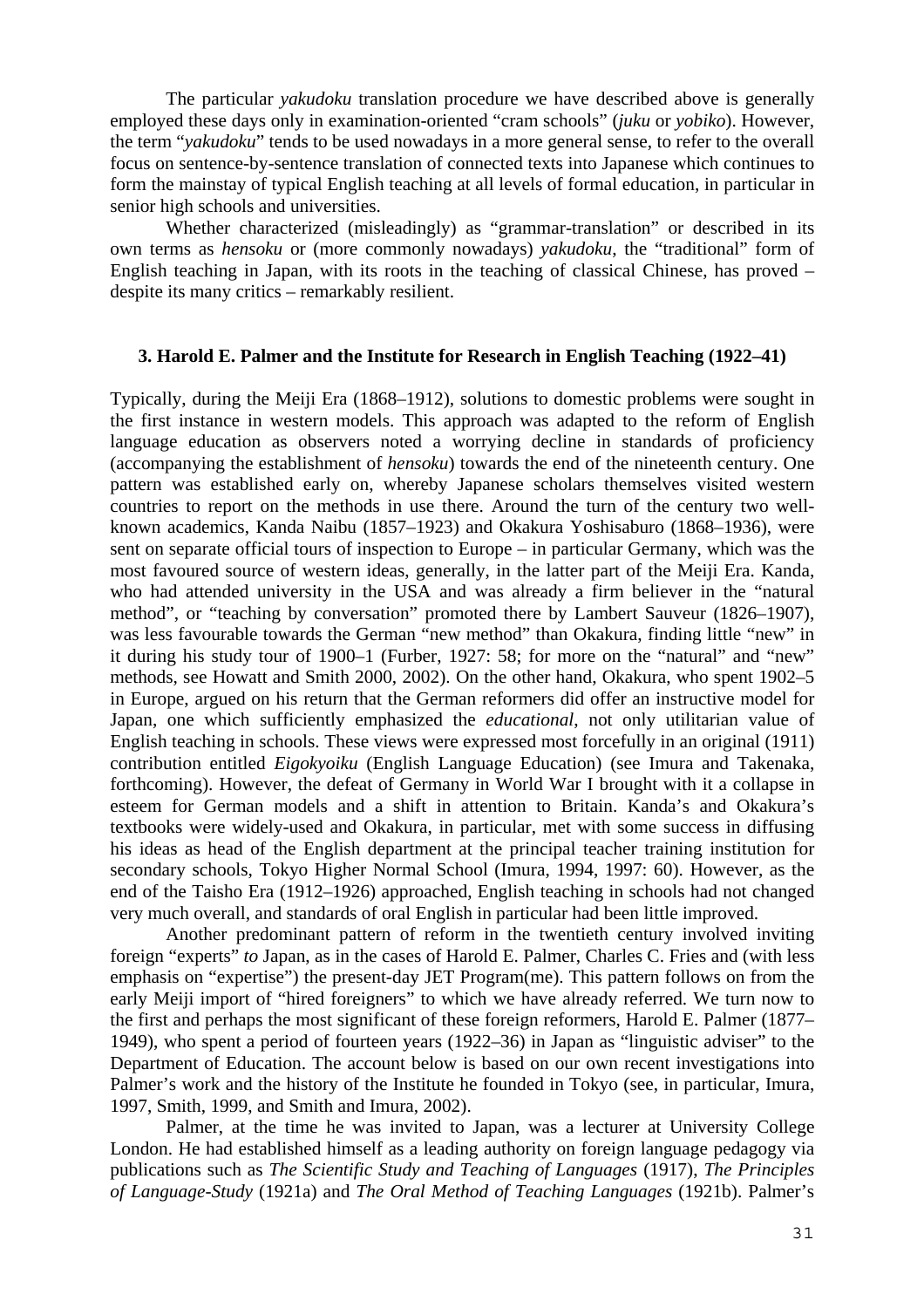major achievement lay in his fusion of two strands of influence: the scientific, "applied linguistic" approach inherited from the Reform Movement (Howatt and Smith, 2002) and practical ideas deriving from the Berlitz Method and his own experiments in teaching adults in Belgium prior to World War I. Both strands involved a focus on the spoken language, and led him to develop his "Oral Method" (see Smith and Imura, 2000). He had, though, only had a limited opportunity to try out his ideas in secondary schools, as a part-time teacher of French for a short period in London.

In 1921 Palmer was invited by a prominent educationalist, Sawayanagi Masataro (1865–1927), to come to Japan for three years to develop appropriate methods for Japanese secondary schools. Although he was nominally employed by the Department of Education, Palmer's energies were mostly channelled through an independent Institute for Research in English Teaching (IRET), established in 1923, of which he was the first Director. This was a "semi-official" organization, with premises in the Department of Education but with its own independent board of advisers, bulletin and publishing outlets.

At first Palmer appears to have believed that, by uniting reform-minded Japanese teachers within the Institute, he could help bring about structural reform in the educational system. The IRET conference of 1925 proposed a radical four-point programme for such reform involving reduced class sizes, increased freedom for teachers in textbook selection, improved in-service teacher education and more effective involvement of native speaker teachers. There were also calls for university entrance examinations to be reformed to feature "plain English" (as opposed to over-literary words and expressions) and for oral/aural testing to be introduced in counterweight to translation tasks. Although these proposals may be considered unrealistic in retrospect (Ozasa, 1995: 86), it should be emphasized that they coincided with the period of "Taisho democracy" in the early to mid-1920s, when the government appeared to be willing to act upon reformist ideas. However, the proposals were not taken up. Instead, the political climate became increasingly unfavourable as "Taisho democracy" gave way in the late 1920s and 1930s to what has been called the "dark valley" of ultranationalism which led ultimately to the Pacific War. During the latter period there were increasingly strident calls for the abolition of English as a subject on the secondary school curriculum, accompanied by a progressive reduction in the number of hours allotted to English (Kawasumi, 1979).

After 1925, Palmer devoted his efforts to working "within the system", and avoided involvement in political debates on the status of English as a subject. In relation to methodology, it is not true as several writers have assumed (e.g. Yamamoto, 1978) that Palmer expected to introduce his Oral Method unadapted. Instead, it is clear that, to a large extent, he attempted to research the situation and adapt his ideas to be appropriate in the Japanese secondary school context, as advised initially by Sawayanagi. Although Palmer's ideas were grounded throughout in an unswerving belief, justified by contemporary linguistics, in the "primacy of speech", he was guided also by a context-sensitive philosophy of "principled eclecticism". The "multiple line of approach" which he had already sketched out in his 1921 work, *The Principles of Language-Study* was further developed in a 1924 *Memorandum on Problems of English* Teaching which offered a general statement of pedagogical principles, at the same time suggesting a map of possible paths reform could take in the Japanese context. He then devoted considerable effort to developing experimental materials for different lines of approach, and to gathering feedback from Japanese members of the Institute.

As Palmer learned more about Japanese priorities, IRET efforts began to be concentrated on the development of a "reader system", whereby the reading textbook was seen as central, with oral work (oral introduction and question and answer routines) revolving around it. This compromise solution, most favoured by Japanese teachers, was similar in many respects to the "new" or "direct" method which had been introduced into Continental European schools as a consequence of the late nineteenth-century Reform Movement (see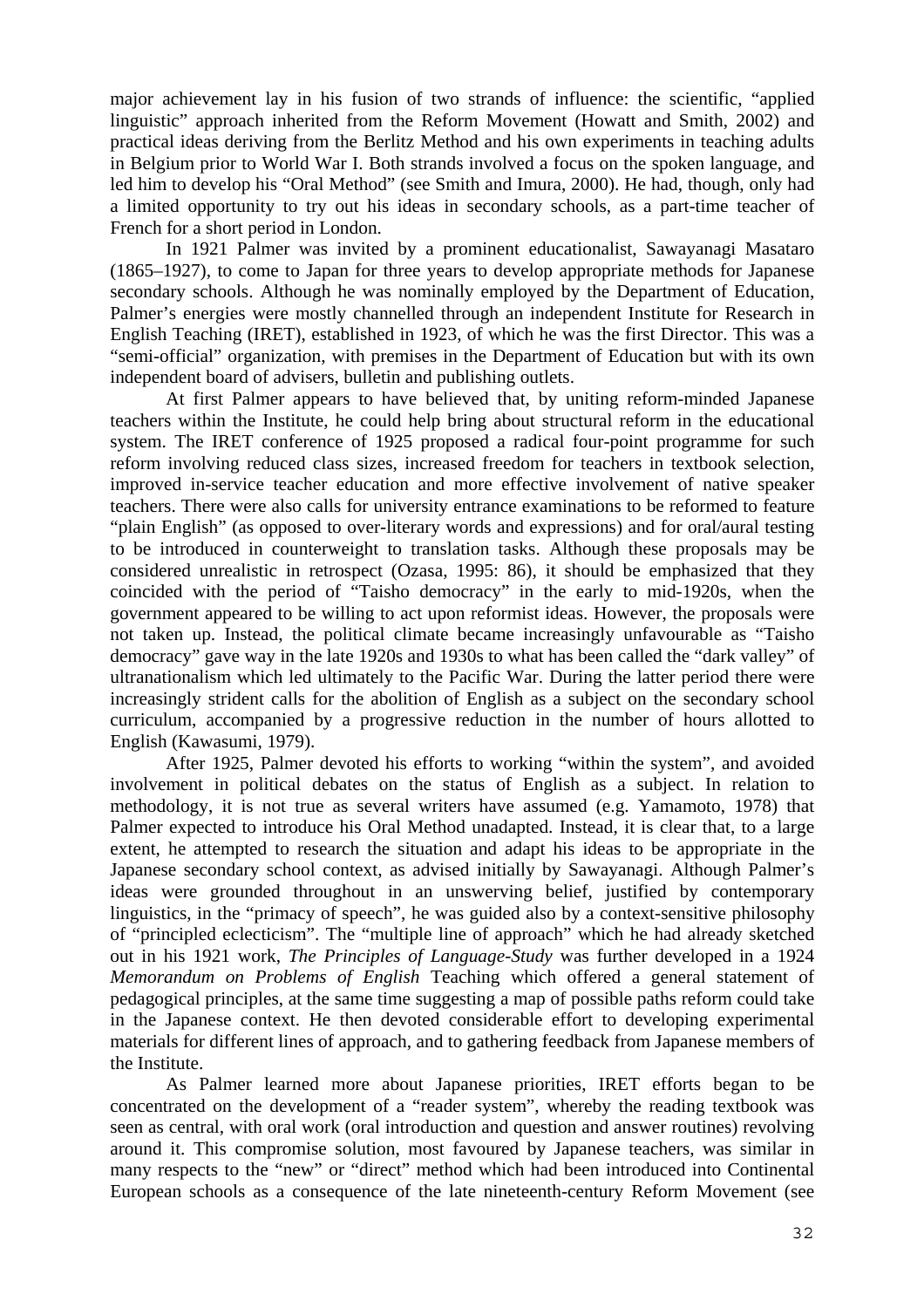Howatt and Smith, 2002). In his *The Reformed Teaching of English in the Middle-grade Schools* (1927) Palmer clearly recognized the importance in the Japanese context of enhancing writing and reading abilities, maintaining nevertheless that "direct" oral procedures rather than translation were the best means for pursuing these goals (Imura, 1997).

Having established the need for a "reader system", Palmer produced a set of *Standard English Readers* (1926–7), with accompanying resource books to aid teachers with oral work. Palmer's later years in Japan (between around 1930 and 1936) were taken up largely with lexicological research, motivated, at least initially, by the need to determine appropriate linguistic contents for the various levels of the secondary school English curriculum. Enlisting the aid of A.S. Hornby (1898–1978), an active member of the Institute who had come to Japan in 1924 to teach in a university in Kyushu, Palmer embarked on an ambitious classification of lexis (including collocations). This research programme was to bear fruit not only in revised versions of the *Standard English Readers* and graded supplementary readers published for Japanese secondary schools but also in the *Interim Report on Vocabulary Selection for the Teaching of English as a Foreign Language* (Faucett et al., 1936) compiled with Michael West (1888–1973) and other colleagues overseas (see Smith, 2003).

Despite the undoubted achievements of IRET, overall assessments of Palmer's work in reforming Japanese English education have tended to be negative (e.g. Redman, 1966; Yamamoto, 1978). To some extent these assessments have been based on false premises regarding his mission – he had not, after all, been invited to reform teaching in Japan singlehandedly but encouraged (by Sawayanagi) to engage in research and suggest appropriate methods (see Smith, 1998).

Nevertheless, it remains true that Palmer had high initial expectations of leading a fullscale "Reform Movement", and – despite his optimistic assessment in a speech to the Japan Society, London, in 1938 (Palmer, 1938) – political events, and the increasing perception that English was the "enemy's language", ultimately conspired to undermine the possible benefits of patient IRET research work in the Japanese context.

From a more positive viewpoint, however, it is clear that Institute ideas *were* appropriated by a number of Japanese teachers, who adapted them further to their own contexts. The "Fukushima plan" (Isoo and Shimizu, 1934) – a scheme of work for English teaching in a particular middle school in Fukushima prefecture – is generally held in Japan to represent the high-point of this achievement. This and another highly-valued curriculum developed by Japanese teachers, the "Shonan plan", are seen to have succeeded because Palmer's ideas on oral work were combined with more traditional forms of grammar instruction in Japanese and translation from English, thus ensuring an adequate preparation for university entrance examinations (Imura, 1997: 117). Despite the overall strength of American influence in the immediate post-war years (see 4. below), Japanese supporters of Palmer's ideas had a major role in writing the first post-war Ministry of Education (MOE) courses of study for secondary schools, proposed in 1947 and 1951 (see Bryant, 1956: 28–9; Omura et al., 1980). Finally, the Institute itself (under the slightly different name "Institute for Research in Language Teaching") has continued until the present-day to be one of the most important associations for Japanese secondary school English teachers and university teacher trainers. It has around 1,000 members all over Japan and is active in promoting research work, editing publications and organizing teacher training seminars and an annual Convention, very much under the influence, still, of the ideas of Harold E. Palmer (see IRLT 1985, 1994, 1995/1999; Smith, 1998, 2000).

It is noteworthy, as well, that Palmer's ideas anticipated major contemporary methodological trends, world-wide. Total Physical Response, The Lexical Approach and even Communicative Language Teaching (in its "weak version": cf. Howatt, 1984: 279) trace many of their components to Palmer's work in Japan.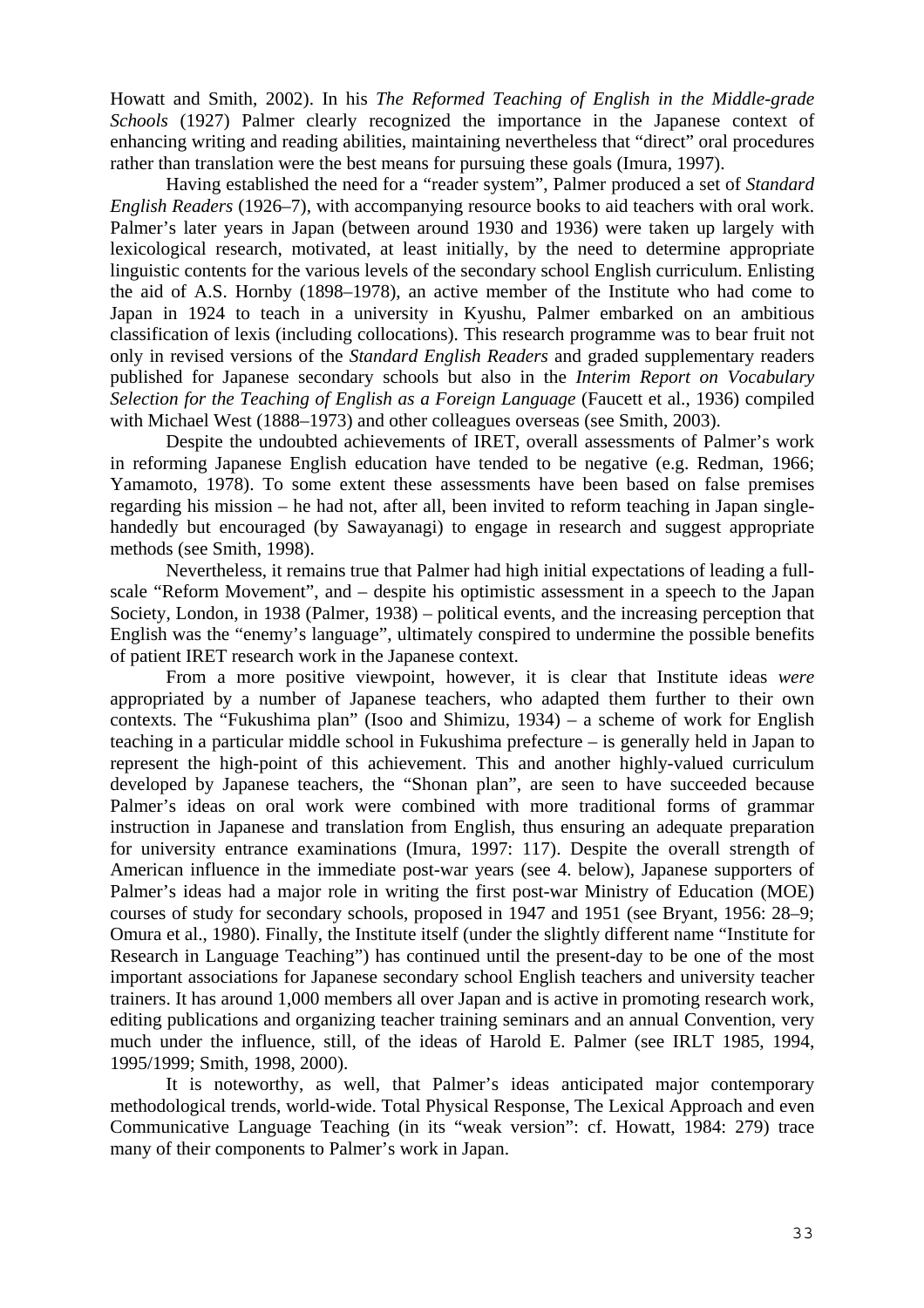### **4. ELEC and the "Oral Approach" (1956 to the late 1960s)**

During the US Occupation (1945–52) there was a strong revival of interest in the learning of English, and American ideas, generally, exercised a strong appeal. The Occupation authorities did not themselves make methodological suggestions (Bryant, 1956: 26–8), leaving the field to Japanese educators (hence, the influence of Palmer's ideas on the 1947 and 1951 courses of study, already noted above). However, a second major attempt to establish oral teaching methods in Japan was made from 1956 onwards, with the considerable financial backing of an American foundation.

In 1956 an "English Specialists' Conference" was arranged at the instigation of John D. Rockefeller 3rd, and this paved the way for the propagation in Japan of the Oral Approach which had been developed at the University of Michigan by a well-known linguist and Professor of English there, Charles C. Fries (1887–1967). Sometimes known as the "Michigan method", the Oral Approach had already gained the status of orthodoxy among TESOL professionals in the USA. The attempt to spread Fries's ideas was carried out under the auspices of an "English Language Exploratory Committee" (ELEC), constituted in 1956 (later, in 1963, ELEC was established on firmer footing as the "English Language Education Council"). The ELEC reform effort between 1956 and 1968 has been investigated and described in great detail by Henrichsen (1989), and we base our account below on his work, with some reference to additional primary sources.

ELEC's "ultimate goal", as stated in communications with its principal instigator and sponsor, John D. Rockefeller 3rd, was no less than "the transformation of English language teaching methods in schools and universities throughout Japan" (correspondence cited by Henrichsen, 1989: 194). However, in attempting to bring about a self-styled "revolution" in teaching methods (Henrichsen, 1989: 1), ELEC's backers and leaders generally ignored both the achievements of and the problems faced by IRET prior to World War II. Instead, they confidently expected the solution to poor standards of English teaching to lie in the most upto-date and "scientific" method, that developed by Fries and his colleagues in a quite different setting, the English Language Institute (ELI) in Michigan.

The ELEC "Specialists' Conference", which started off the movement, was held from September 3–8 1956 in Tokyo. A.S. Hornby was invited as a representative of the British Council, and Fries – asked to select one more American scholar – invited W. Freeman Twaddell, a professor of linguistics and German at Brown University who had taught on summer courses at the ELI. As Hornby recognized, "American influences are strong now (Fries, of the University of Michigan, is the new star)", although he also found that "Palmer's work is remembered and appreciated" (letter to Dorothée Anderson, 13 October 1956).<sup>2</sup> Rockefeller's representative in Japan was more blunt (in correspondence cited by Henrichsen, 1989: 142–3): "Fries and Twaddell so impressed the Japanese that Palmer and Hornby were overshadowed completely. In the process the British and Palmer have . . . been reasonably well eliminated as ghosts, which greatly simplifies matters and clears the road for progress".

The "Conclusions and Recommendations" drawn up at the end of the Conference evidenced the strong influence of Fries's "Oral Approach" ideas and set the future direction for ELEC activities. Included in the recommendations were the following: "Oral practice with materials prepared according to scientific principles is considered essential at the beginning of language learning", and "teaching materials to be used for the new approach must be built upon a systematic comparison of the analyzed structural patterns of English and Japanese". There was also an emphasis on the desirability of teacher training, particularly for lower secondary school teachers, and the need to improve the quality of entrance examinations.

Following the conference, two major avenues of attack on traditional Japanese English teaching were defined as: (1) training teachers and (2) producing Oral Approach materials. Virtually no action was taken in relation to the third area of concern, entrance examinations.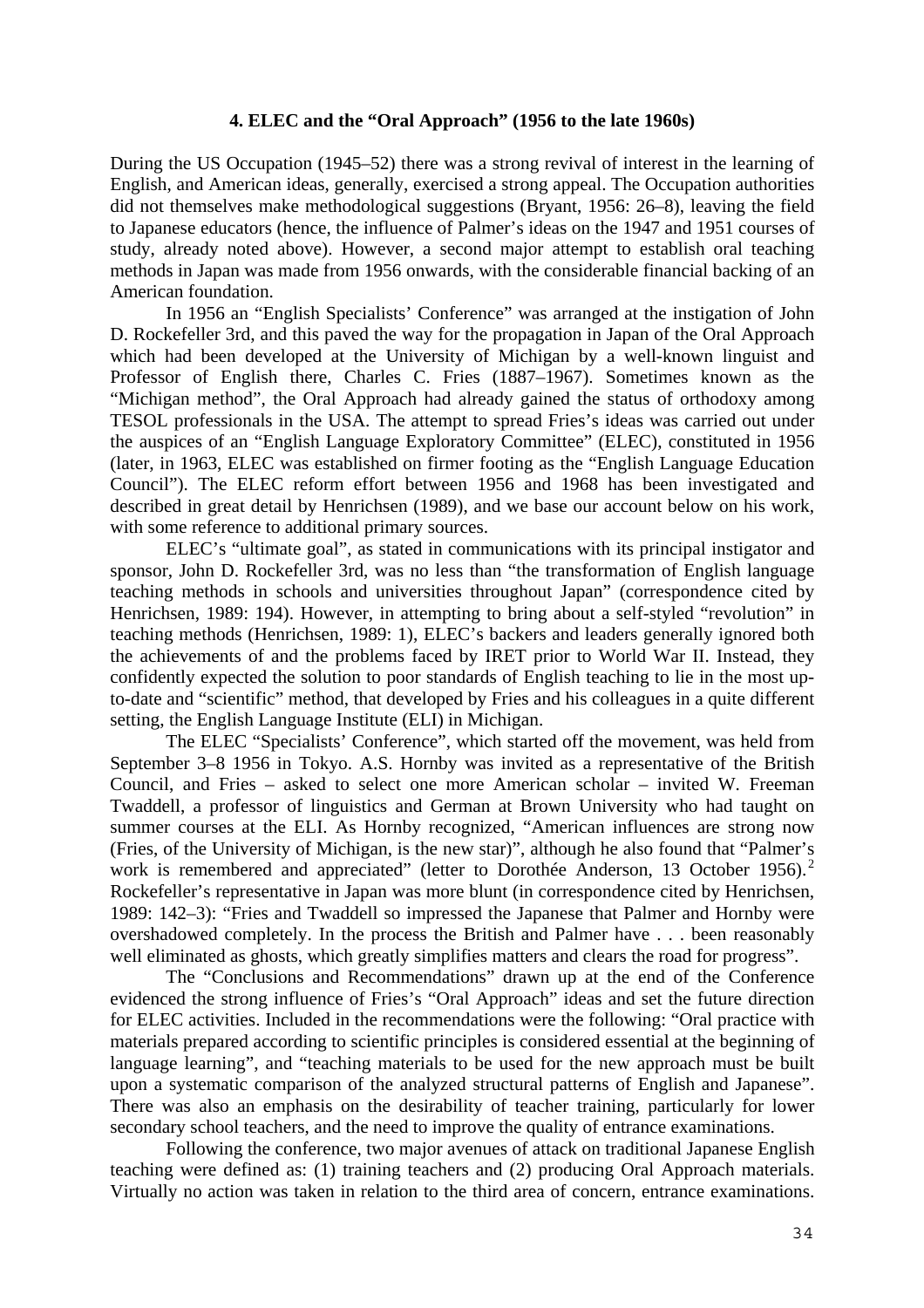Later, an additional area of activity was the provision of English lessons to the general public, following the establishment of an "English Language Institute" in 1960 (Henrichsen, 1989: 42, 50).

 Fries guided ELEC efforts between 1956 and 1959, visiting Japan for extended periods to engage in lecture tours, materials preparation and overall organization of teacher training efforts. During the same period, Twaddell took a more hands-on role in the "summer programs for teachers". After 1959, however, these activities were largely delegated to Japanese staff and other American consultants and teachers employed by ELEC.

ELEC's achievements may be summarized as follows: a set of textbooks was produced according to the "scientific" (contrastive) principles recommended by Fries, and these were approved for publication in 1960. Titled *New Approach to English*, they were not adopted widely, even in their revised (1963) edition. However, they were perceived at the time to have exerted some influence on other textbook writers and publishers. Perhaps a more long-lasting achievement was ELEC's teacher retraining programme. After the war, there was a great shortage of qualified English teachers, and ELEC contributed much to necessary upgrading. The numbers of teachers attending its intensive two-week summer courses progressively increased until 1962 (when 1,169 teachers attended, in eight different locations). Numbers had declined to 418 by 1965, however, and thenceforth remained at or below that figure, with almost all courses being held in the Tokyo area. By 1984 a cumulative total of 10,028 teachers had participated, but even this number is small compared with the total number of English teachers in Japanese schools (estimated at 62,000 in junior high schools and 22,500 in senior high schools in 1956 (Henrichsen, 1989: 46)). The summer seminars have continued in a much-reduced form until the present-day, as have the commercial activities of the ELEC English Language Institute.

However, by around 1962 ELEC was "at a crossroads" (Henrichsen, 1989: 47). Large sums of money had been spent, and there was a perception that efforts could continue indefinitely; some success had been seen in the above areas, but voices of opposition had also become more pronounced (MOE, in particular, appeared generally unfavourable), and other arrangements for in-service training were beginning to be made available (see 5. below). To some extent, ELEC's leaders appeared caught in routine and unwilling to initiate new projects on their own: the spark of new ideas had been lost following the withdrawal of Fries and Twaddell in 1959 (Henrichsen, 1989: 50), and there also seems to have been "a fundamental conflict between the desire, on the part of some of ELEC's Japanese leaders, for stability and continuity, and the desire, on the part of the American funding organizations, for innovation and change" (Henrichsen, 1989: 52). ELEC had become, then, "a successful commercial enterprise that had virtually abandoned its original revolutionary goals" (ibid.). Finally, in 1968, the Rockefeller Foundation withdrew its financial support.

ELEC has continued to exist, but without its original sense of revolutionary purpose. After ten years of great expense and effort, even Rockefeller's staff recognized that "ELEC had failed to achieve its main objective. . . . ELEC was not able to change the grand strategy of English-language teaching in Japan or to bring overall improvement in teaching methods" (staff report cited by Henrichsen, 1989: 194). As with the "reformed methods" worked out so painstakingly within IRET before the war, in the long run relatively few Japanese teachers undertook to use the Oral Approach in their classrooms. Although, in the late 1950s and early 1960s, the techniques of mim-mem drill and pattern practice may have spread more widely than Palmer's suggested procedures did before the war (Ozasa, 1995: 13), the Oral Approach suffered a more rapid decline than had Palmer's ideas, largely mirroring its fall from favour in the late 1960s in its country of origin, the USA.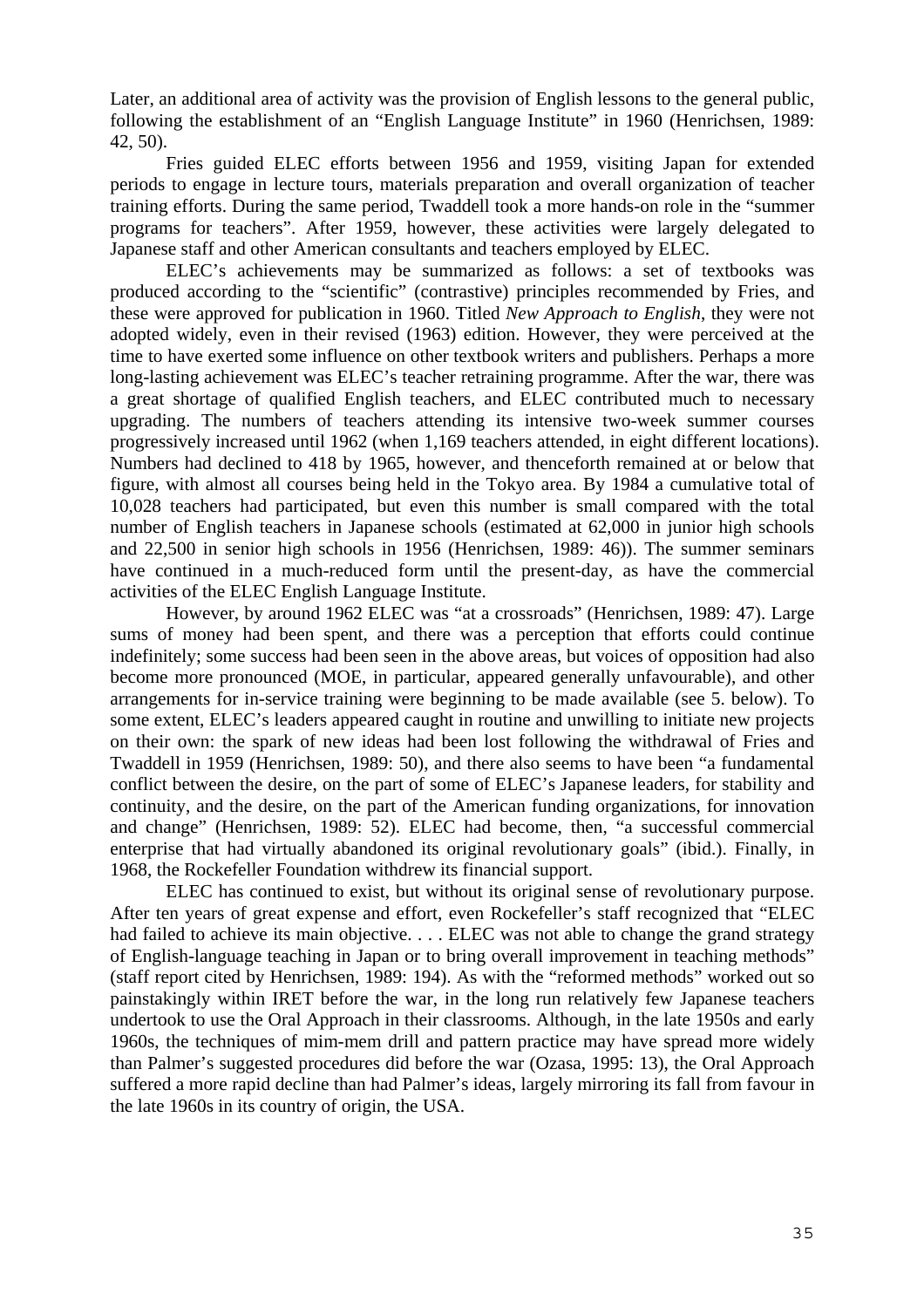## **5. The JET Program(me) and the "communicative course of study" (1987 onwards)**

It seems significant that in a widely publicized "Great Debate on the Teaching of English in Japan" in the 1970s between Hiraizumi Wataru (a member of the House of Councillors) and Watanabe Shunju, a Professor at Jochi University, very little reference was made to western methodology. Instead, arguments which had characterized the immediate pre-war years were paramount. Hiraizumi highlighted the inefficiency of contemporary English teaching and suggested that the emphasis placed on English in the secondary school curriculum should be reduced. Watanabe presented arguments in favour of the cognitive and cultural rather than utilitarian benefits of the study of English: its purpose, he argued, is to cultivate the learner's mind, and to raise appreciation of the learner's mother tongue and culture, as well as that of foreign cultures (Ike, 1995: 7). Oral-aural proficiency, the main concern of both Palmer and ELEC, received only scant attention. Nevertheless, practical goals and western influence were again to reassert their dominance in the third major twentieth-century "wave" of reform, starting around 1987.

This involved two notable particularities: the initiative taken by MOE in promulgating a reformist, "communicative" course of study (the IRET and ELEC efforts were not government-sponsored) and the introduction of large numbers of young westerners as Assistant Language Teachers (ALTs) into the school system. "Communication" as well as "internationalization" figured prominently in the goals of the JET (Japan Exchange and Teaching) Program(me), begun in 1987, while a new course of study first proposed in the same year also stressed the importance of students learning to communicate in English for purposes of international understanding.

There have been few published evaluations of these most recent reform efforts, and, since they are still ongoing, it is too early for overall assessments to be final. However, some research-based studies have appeared, the most comprehensive of which is McConnell's (2000) ethnographic study of the JET Program(me), to which extensive reference will be made below.

 The JET Program(me) was not entirely new, although in scale it far surpassed already existing programmes. Its first direct precursor was a Fulbright Commission-sponsored effort to place young American college graduates in prefectural boards of education as "assistant teachers' consultants" (ATCs), an initiative which dated from 1969. ELEC, backed by Rockefeller until the previous year, had not been the only American attempt to radically improve the teaching of English in Japan after World War II, although the two other main players – the Ford Foundation and the Fulbright Commission – had found it no easier to make progress towards this common goal: thus, McConnell (2000: 41) mentions the "intense conflict that erupted when American ESL specialists, wedded to their particular techniques and goals, were placed in the public school system" under one previous Fulbright initiative. In 1969 the Fulbright Commission began to take a different tack, perhaps drawing inspiration from the Peace Corps program which had been established in 1961. Despite the young ATCs' lack of specialist ESL training (or even basic teacher training), there was still a clear expectation on the part of the scheme's US sponsors that they would help to "revolutionize the teaching of English in Japan" (Rubinger, cited by McConnell 2000: 42). Numbers were small, but the scheme appears to have been relatively popular with the prefectural boards of education where ATCs were placed: by 1976 their numbers had risen to fifteen (from an initial intake of four), and, in 1977, the Ministry of Education took over administration of the scheme, renaming its participants "Mombusho English Fellows" ("MEFs"). Another, similar government-sponsored programme called the British English Teaching (BET) Scheme was started up a few years later, with broader goals which included promoting "international understanding". This reflected the involvement (from the beginning) of the Ministry of Foreign Affairs. Although the MEF Program and the BET Scheme by no means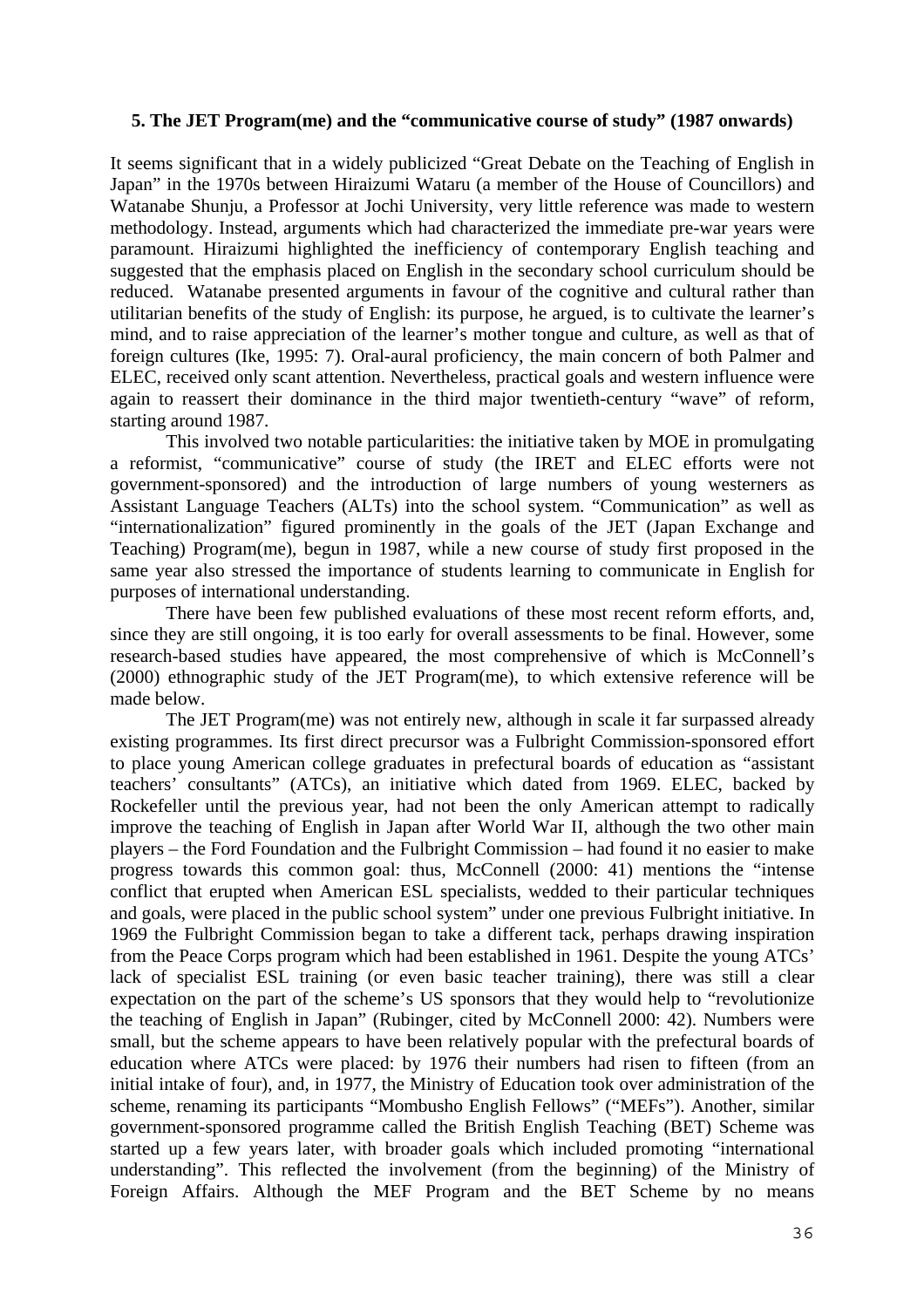"revolutionized" English teaching in Japan, they may be seen to have marked a turning-point in being sponsored by the government rather than outside agencies, and in being broadly acceptable to the majority of English teachers.

By 1986 around 50 new recruits to the BET Scheme and 100 to the MEF Program were arriving in Japan annually. In 1987, though, BET and MEF participants were incorporated within the JET Program(me), which began with 848 new arrivals, from Australia and New Zealand as well as the UK and USA. By 1999 – following further dramatic annual increases and further expansion in the range of participant nationalities involved – there were nearly 6,000 participants per year, with more than 20,000 alumni (McConnell, 2000: 2–3).

It is important to recognize that the main impetus for the massive post-1987 expansion associated with the JET Program(me) was political, not primarily educational, and that "internationalization" has been as much if not more of a major goal as reform of English teaching: a combination of factors was at work initially, including diplomatic pressure on Japan to open its markets and a relatively bottom-up movement in favour of international exchange at local government level. Finance came from local rather than national taxes, and MOE officials, who had effectively been sidetracked by the new proposals (McConnell, 2000: 40–1) were reluctant initially to support the JET Program(me). One condition of their becoming involved was that participants should be termed *assistant* language teachers (ALTs) and should not be allowed to teach on their own; instead, they should "team-teach" in the same classroom with, and under the supervision of a Japanese teacher. These conditions, MOE hoped, would minimize any sense of threat to job security among Japanese teachers of English. The educational rationale for team-teaching has remained somewhat obscure; nor has it been made clear *how* ALTs are expected to bring about reform. Nevertheless, from the beginning, MOE officials claimed publicly that the JET Program(me) was an opportunity to radically improve English teaching throughout Japan:

There is a big gap between what Japanese teachers are doing and what the Mombushô [i.e. MOE] wants to accomplish, and in order to bridge this gap we need ALTs. All 35,000 JTLs [Japanese teachers of language] throughout Japan follow almost the same teaching procedure, one that focuses on linguistic competence – grammar, sentence patterns, and pronunciation of new words. These teaching methods have been firmly established through a long history, and JTLs are very stubborn, though not entirely wrong, in sticking to them. I believe we need to change them.

(Wada 1989, cited by McConnell, 2000: 252)

The programme, according to McConnell's assessment, has been successful above all in terms of internationalization (in the sense of Japanese people in all walks of life coming into contact with foreigners and the programme giving Japan a better press abroad): thus, it "has achieved phenomenal success as a cultural exchange program. Many of the JET participants, even those who are preoccupied with changing the Japanese system, come to feel close to Japan" (McConnell, 2000: 258).

However, McConnell is less positive regarding the power of the JET Program(me) to change ELT in Japan: until now "its effects on English education have been gradual and mixed" (ibid.). The point he emphasizes, and with which we concur, is that any change that is brought about tends to be limited to ALTs' relatively narrow sphere of team-teaching influence: "Sometimes, it seems as if the atmosphere of the ubiquitous private English conversation schools has pervaded public secondary school English classes" but "in reality this change is, for the most part, limited to specific contexts and shielded from the rest of the system" (McConnell, 2000: 272). In other words, *yakudoku* has persisted in lessons taught by Japanese teachers on their own, and occasional team-taught lessons appear as a diversion for students (and teachers) from the "serious business" of exam-oriented grammar- and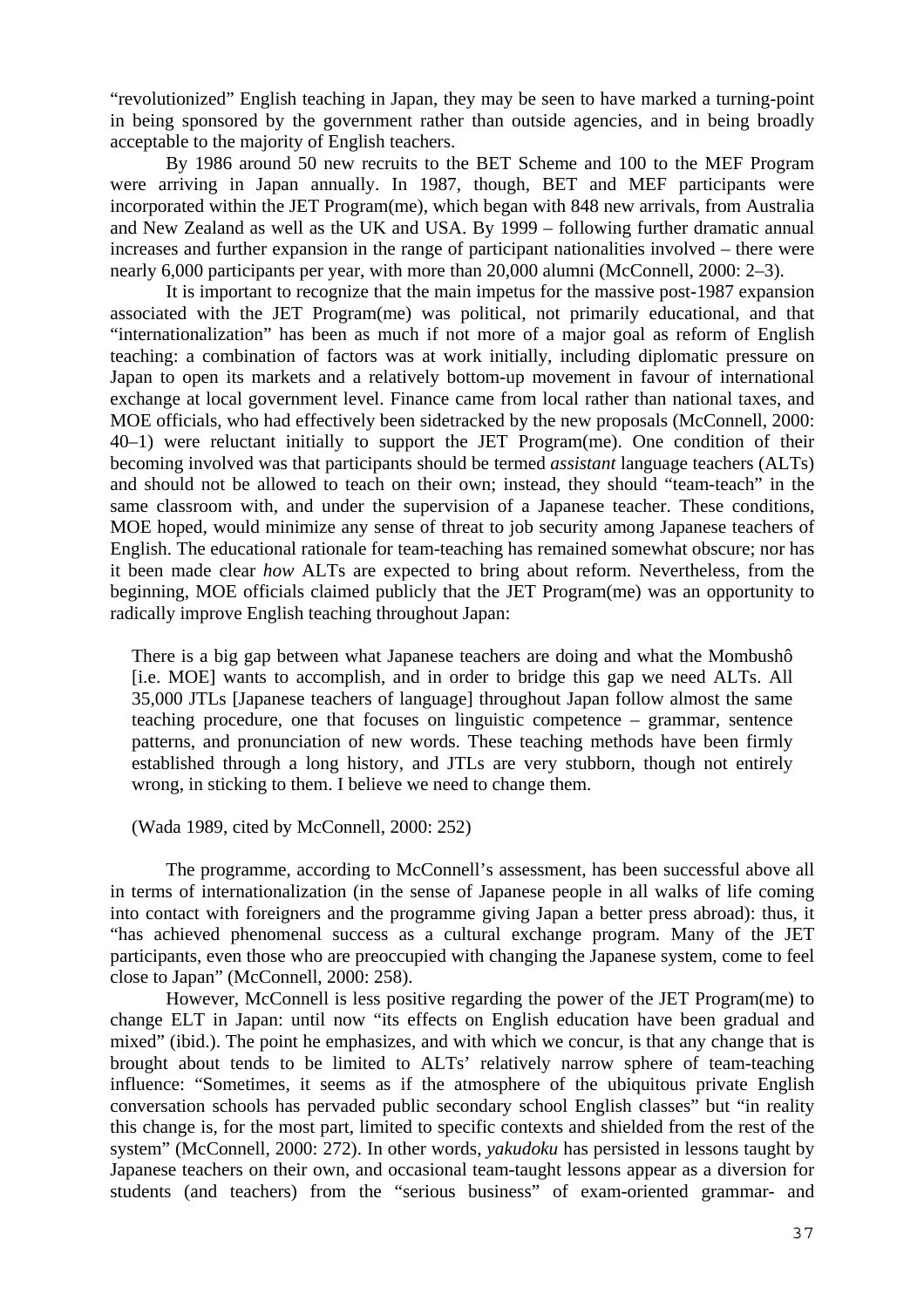translation-focused core English teaching, which continues unchanged. "As of yet", McConnell (2000: 216) writes, "there is little carryover between the two".

This may be seen to apply equally to the second major government-sponsored change of the late 1980s, MOE's promulgation of a "communicative" course of study. This featured explicitly communicative goals with a balanced focus on all four skills, and also introduced new "Oral Communication" courses into the senior high school curriculum. The influence of the Communicative Approach, first developed in Britain from the mid-1970s onwards, is clear in the wording of the document, which came into effect in 1993 for junior high schools and 1994 for senior high schools.

Overall, however, the additional Oral Communication subjects seem to have suffered a fate similar to that of ALTs, in other words "marginalization" in relation to the core teaching of English, which goes on broadly unaltered. Many relatively academic schools are reported anecdotally to have ignored MOE directives regarding oral-aural proficiency, even during time-tabled Oral Communication lessons, and the situation has not been helped by the failure of the MOE-sponsored "Center" university entrance examination to incorporate a listening element.

 Thus, a major problem with both team-teaching and the new focus on communication in the post-1987 course of study has been what McConnell terms "selective integration". Japanese teachers and the school system have dealt with the "problems" posed by the imposition of foreign ALTs and recommendations to engage in communicative language teaching by involving these at the periphery (in occasional team-taught lessons and/or Oral Communication slots, conceptualized as distinct entities, while core English teaching continues unchanged).

There have, of course, been more upbeat anecdotal assessments than ours and McConnell's of the reforms promulgated from the late 1980s onwards (e.g. Moore and Lamie, 1996), but these, we suggest, tend generally to be based on a strong *belief* in rather than any observed reality of "revolution" in overall teaching methods; more than anything else, they may reflect the over-idealism that characterized and perhaps – as we shall explain further below – actively hindered attempts to reform *yakudoku* throughout the twentieth century.

## **6. Plus ça change?**

"Plus ça change . . .": "the more things seem to change, the more they stay the same" goes the saying. To what extent is this true of Japanese ELT over the last hundred years? Viewed historically, the answer is perhaps not as straightforward as might at first appear. We shall examine the question from two sides, considering, first, constraints on change as revealed by the apparent overall failure of the reform efforts described above, and, secondly, possibilities for change which can also be identified. In the process, a number of lessons from the past for present-day and future reformers will be seen to emerge.

### **6.1 Constraints on change**

From one point of view, the reform efforts of the last hundred years have collectively failed, since – according to all accounts – *yakudoku* remains dominant in Japanese schools. What, then, have been the main weaknesses of past reform attempts and why has *yakudoku* remained so strong? Below we suggest some possible answers to these questions, considering six related factors: structural constraints, lack of "linkage", reform "hubris", teacher resistance, method limitations, and neglect of tradition.

## **6.1.1.** *Structural constraints*

Negative reasons given by teachers themselves for engaging in *yakudoku* tend to include lack of time for lesson preparation and covering the textbook or syllabus, large class size and the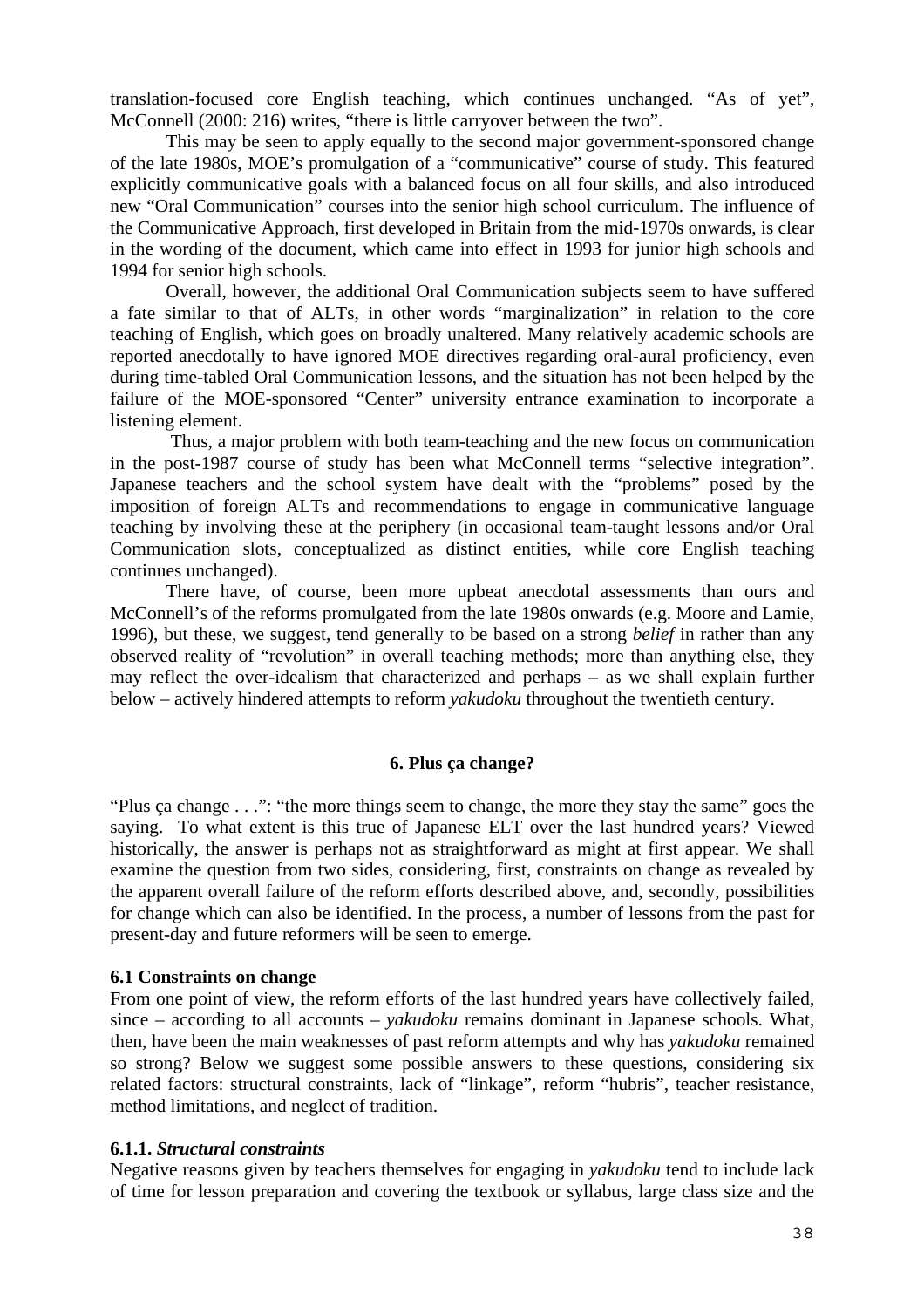need to prepare students for entrance examinations. However, none of the three reform efforts described above developed effective strategies for dealing with these kinds of structural constraint. IRET, in its first phase, came closest to addressing the need for reform of examinations (see 3. above), and several of Palmer's publications consisted of examples of suggested "New-type examinations" (Smith, 1999). IRET accepted defeat in the struggle to bring about structural change after about 1929, and reductions in the number of hours allotted to English in secondary schools in the 1930s severely hampered its efforts to introduce new teaching methods. This in itself shows the crucial role of wider, structural factors in facilitating or hindering methodological change.

ELEC started out by identifying the reform of entrance examinations as a major priority, but in practice concentrated its efforts, like IRET in its later phase, on purely methodological solutions. Finally, the end-of-century reforms involved team-teaching and changes in the course of study, but not examinations. Even MOE's own "Center test" – an entrance examination it encourages all universities to adopt – failed to include a listening or speaking component.

 As Henrichsen (1989: 179) has suggested, "proposing that the examinations be changed is easy, and many have done it. On the other hand, overcoming the barriers to change and actually modifying the exams is a far more difficult task". Over the last hundred years, there has never been a coherent strategy for actually attempting this task, and this has left teachers with good cause to resist change. For discussion of this and the other areas of structural reform mentioned above, *kaizenkyo* (The Association for the Improvement of Foreign Language Education) seems to represent an appropriate forum. This brings together representatives of all the major professional associations for language teachers in Japan and presents annual suggestions in the form of an "appeal" to MOE. Ultimately, however, the reform of college entrance examinations lies in the hands of universities and university teachers, reform of anything other than the Center test lying beyond the direct sphere of influence of MOE.

## **6.1.2***. Lack of "linkage"*

Henrichsen (1989) has identified ELEC's failure to establish what he terms "linkage" either with MOE or with existing teachers' associations as among its most serious failures.

MOE reasserted its control over the education system in the so-called "reverse course years" after 1958, laying to one side several of the checks on its management of school affairs which had been instituted under the American Occupation. During this period, ELEC came increasingly to be perceived as a threat to MOE's authority. In the Japanese context, Henrichsen (1989: 135) implies, innovation can only come in a top-down manner, and ELEC leaders failed to develop connections with those in power, adopting instead the "horizontal" strategies of materials design and teacher training and relying on the "obvious" superiority of its methods for acceptance of them. To some extent, Palmer's efforts were also hampered by a lack of official approval, although in his case MOE tended to be neutral rather than actively hostile (indeed, the IRET office was housed in the Department of Education up until the outbreak of the Pacific War).

 Nevertheless, as the government-led experiments of the late 1980s onwards seem to have shown, top-down "coercive" strategies do not necessarily bring about substantive change in present-day Japan, any more than "horizontal" efforts did for ELEC or IRET. As our analysis of team-teaching and the "communicative" course of study has shown, top-down initiatives can still be "selectively integrated" (i.e. largely avoided) when they are perceived to be inappropriate at grass-roots level. MOE often appears reluctant to spell out a preferred methodology (hence what to outside observers may appear to be the vagueness of its course of study and guidelines on team-teaching), but this is welcomed by many teachers given the extent to which its pre-war activities involved a perceived excess of control. MOE's apparent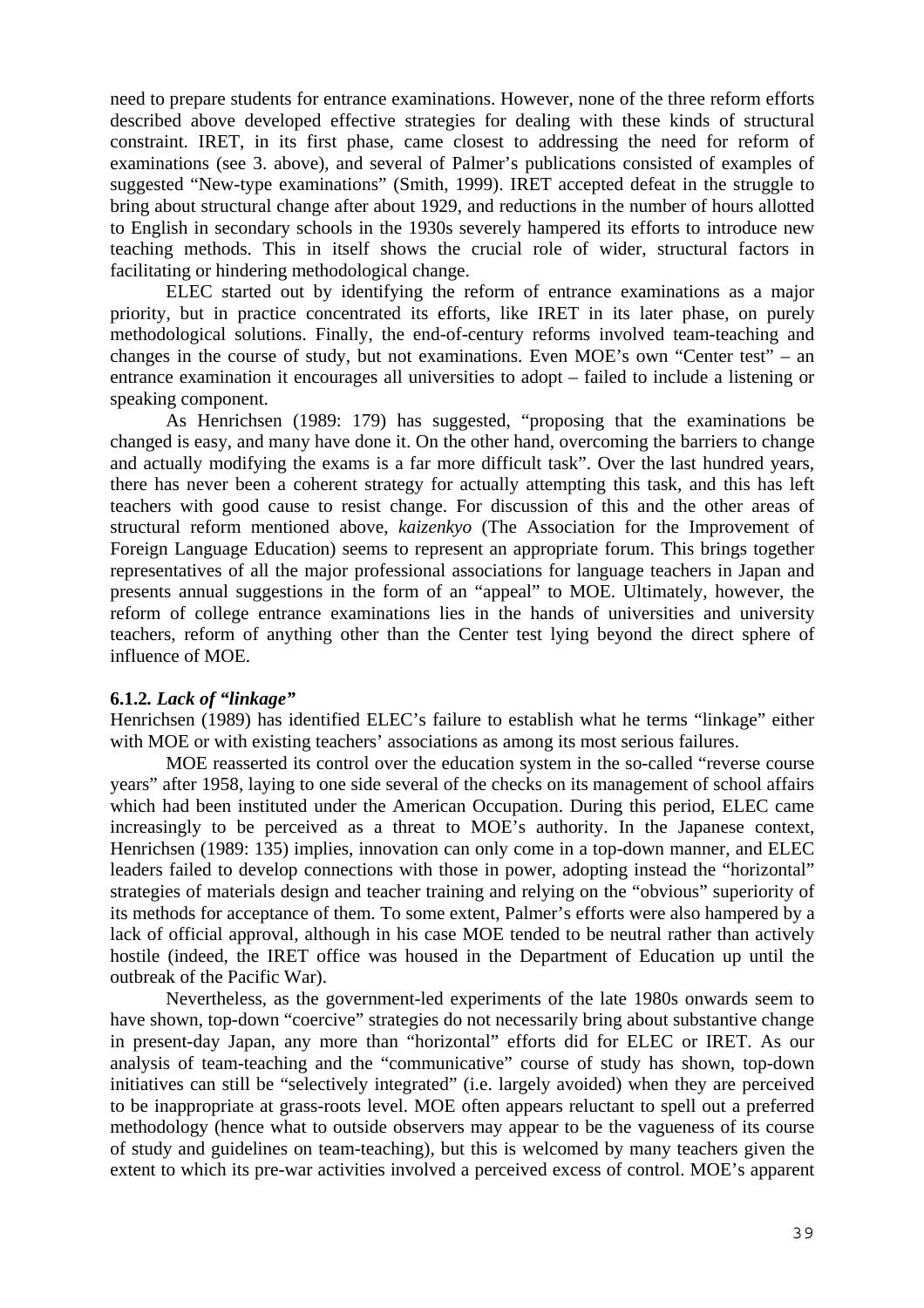inability to ensure compliance with its own course of study (for example, with regard to a balanced overall treatment of the four skills) can best be explained in this light.

More important than failure to involve MOE, then, may have been ELEC's failure to build on the achievements of IRET and make links with its successor organization, IRLT, or with other, existing players in the ELT field. As we have seen, there was instead a conscious attempt on the part of ELEC's promoters to supersede Palmer's influence, but this was ultimately to backfire as teachers linked with IRLT expressed their view that Fries's ideas offered little new (Ogawa, 1958). To a certain extent, Palmer himself had recognized the importance of solidarity among reformers, stating in 1933 that the Institute's greatest achievement to that date had been the way it brought together progressive teachers, replacing previous factionalism with a focused reform movement (Palmer, 1933). Nevertheless, there was conflict not only with traditionally minded teachers (see below) but also with supporters of Okakura Yoshisaburo, the doyen of English education at the time Palmer arrived, and an important precursor in introducing oral methods to the Japanese context.

 The present-day situation appears to be little better. There are various reform-minded teachers' associations, which come together annually for a meeting of *kaizenkyo* (see above) but which otherwise engage in few shared activities. The development of team-teaching methodology appears to be largely in the hands of ALTs themselves, within their own extensive network, while other foreign teachers in Japan tend to be associated mainly with JALT (the Japan Association for Language Teaching), only rarely participating in the more "indigenous" Japanese teachers' associations, of whose existence many remain unaware. An end to factionalism and an enhanced spirit of "working together" among different reformminded groups might go some way towards bringing about more fundamental, integrated change in the Japanese secondary school context.

## **6.1.3.** *Reform 'hubris'*

One of the most important and persistent barriers to effective reform has been – and may still tend to be – reformers' overriding belief in the superiority of their own favoured methods. In short, over-confidence in the (logical and/or scientific) "relative advantage" (Henrichsen, 1989: 84) of new ideas has tended to bring with it an over-optimism and accompanying lack of realism in relation to reform in the Japanese context.

IRET reform attempts, among all those we have described, ended up showing the greatest degree of adaptation to pre-existing forms of core (reading-based) English teaching in the Japanese context. Palmer's "principled eclecticism" and twelve-year commitment made this possible, but he was unbending on one point: the need for methodology to be based on universal principles which could be scientifically justified.

This was very much the approach taken by Fries, also, although in a much more dogmatic fashion. As Henrichsen (1989: 177) says, "ELEC's leaders – especially the American ones – seemed to think that the superiority of their new methods and materials would be enough to overcome any obstacles placed in their way". Fries made only occasional visits to Japan, and ELEC failed to develop an effective strategy for diffusion, other than teacher training and textbook production. As in Palmer's case, over-confidence in the power of science to persuade was misplaced and meant that – judged according to its own expectations of "revolutionizing" Japanese ELT – ELEC's efforts can only be seen to have failed.

Finally, with regard to communicative language teaching and team-teaching, there is a commonly-held assumption among ALTs (and other non-Japanese teachers in Japan) that their practices are superior to the "old-fashioned" methodology they see being put into practice by Japanese colleagues. However, it is also clear that mere expression or explanation of this belief fails to result automatically in uptake of their ideas by Japanese teachers themselves.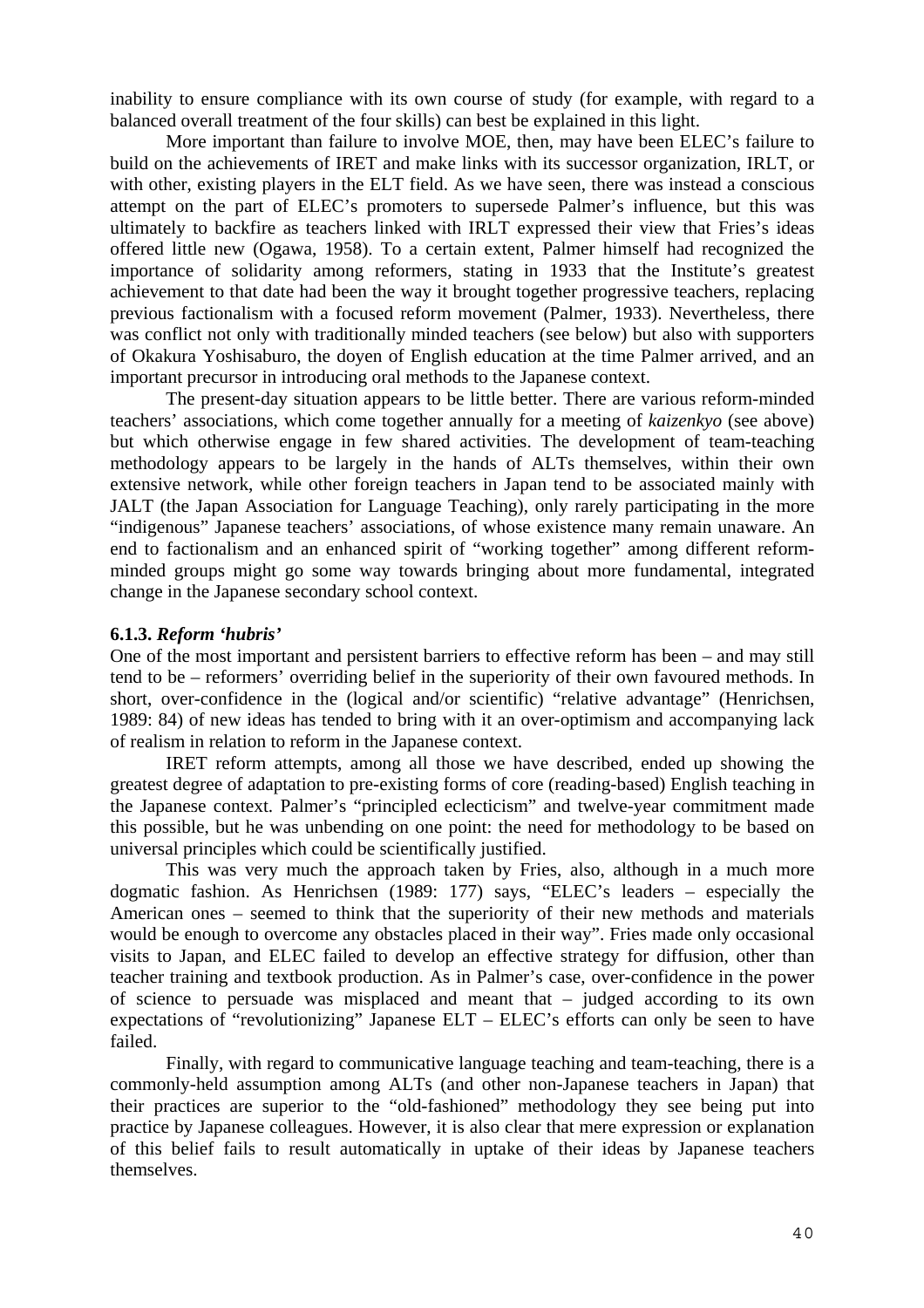A certain narrowness of vision involved in excessive trust in rationality and "method" seems itself to contribute to failure to bring about lasting reform, since wider factors including the structural constraints and needs for linkage identified above tend to be inadequately considered. In the case of western reformers, at least some degree of cultural imperialism and/or "orientalism" is also likely to be involved (Susser, 1998; Pennycook, 2000). Nevertheless, the responsibility for this does not lie just with western teachers. Palmer, for example, was invited to Japan, as are ALTs nowadays. ELEC was clearly an Americaninspired effort, but in general Japanese reformers have themselves sought solutions in western ideas, requesting the assistance of foreign experts or themselves importing the latest ideas from overseas. The latter tendency has been considerably strengthened over recent years by the increase in numbers of western-educated applied linguists at Japanese universities, who appear to have been just as instrumental, indeed, as agencies like the British Council in promoting communicative language teaching from the 1980s onwards.

In sum, over-reliance on the "relative advantage" or "self-evident superiority" of methods fashionable in the west, whether promoted by foreigners or Japanese, may be seen as a key to explaining why reforms have failed to be adequately tailored to the Japanese secondary school context.

#### **6.1.4.** *Teacher resistance*

Evidently, the various reform methods proposed in the past have not been perceived as suitable in the majority of secondary school teachers' eyes, and there may be a number of reasons for this. The first concerns teacher's lack of confidence in their own abilities to teach in English, as they have seemed to be required to do in all three reform efforts described above, with their common emphasis on the development of oral proficiency. The improvement of teachers' own abilities in oral English was not directly addressed by Palmer, and this seems to have been a failing of his approach. ELEC did, to its credit, recognize and tackle the problem by offering intensive courses of language as well as methodology to teachers. In the case of team-teaching, teachers' abilities are presumed to improve through direct contact with ALTs. This does not necessarily mean that Japanese teachers gain confidence to teach in English in solo lessons, however, as they do not always gain the necessary experience via team-teaching (instead they seem often to be forced into a kind of interpreter's role by the presence of an ALT).

Apart from teachers' underlying abilities, another area of importance concerns teachers' perceptions of constraints. Apart from structural constraints (see above), these can include pupil, parent and colleague expectations about the sort of teaching they should be engaged in (see Flenley, 1987 and Gorsuch, 2000 for some evidence that these are important factors). In future reform efforts, more attention may need to be paid to teacher beliefs, and to helping teachers see how perceived constraints can be addressed (see 6.2.1 below).

Finally, we need to consider the beliefs shared by many teachers (and university professors) – in particular, perhaps, those with a literary allegiance – that there are important alternative goals of English education aside from the apparently utilitarian one of proficiency in spoken English. Since the end of the Meiji Era, the idea has taken hold that the study of English should develop general cognitive abilities and cultural awareness (cf. Okakura's arguments mentioned in section 2 above, and Watanabe's in section 5).

Palmer was frequently criticized for his neglect of literature, and responded by emphasizing that oral proficiency is a necessary stepping-stone towards the appreciation of literary texts. The continuing strength of the following kind of belief, however, should not be underestimated:

For the Japanese . . . the advantages of studying foreign languages are of a higher and more intangible nature than are its so-called "practical" benefits. In some ways the most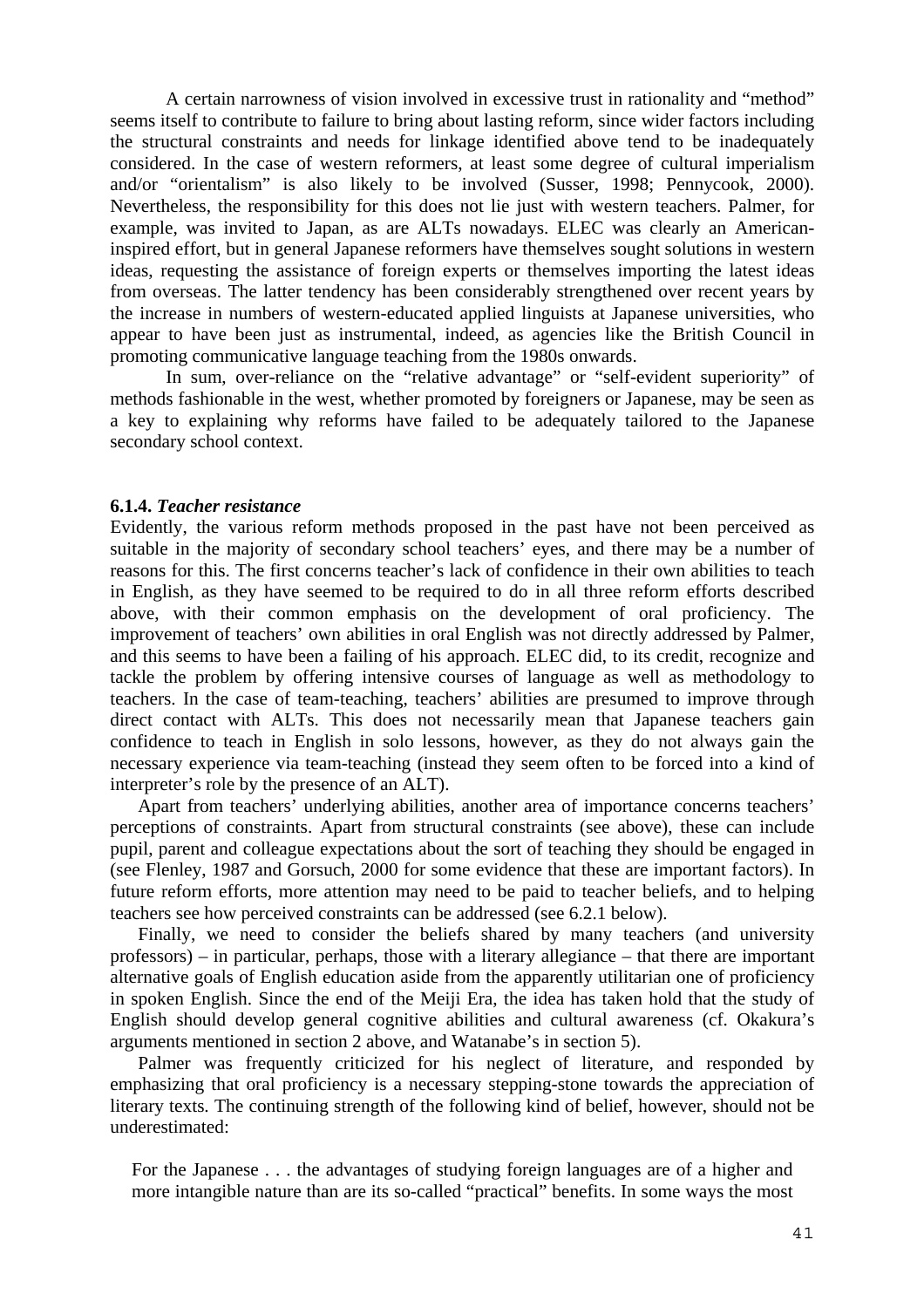valuable advantage lies in its "unpractical" aspect, namely, in its hidden and unutilitarian effect on the mind.

(Nitobe 1923, cited by Henrichsen 1989: 121–2)

 Finally, there may be some truth in Mulvey's (1999) assessment that there is ignorance on the part of teachers of possible methodological alternatives, relating to the frequently criticized "inadequate training system of EFL teachers in Japan" (Hino 1988: 52). It is true that Palmer had to persistently counter misunderstandings (often, it would seem, willful misconceptions) that he was proposing to introduce "teaching by conversation" wholesale into Japanese schools. There have been many misunderstandings, also, of communicative language teaching, for example relating to the assertion that it concerns only oral and aural skills. However, these misunderstandings may be less a result of ignorance than a mask for deeper concerns about the over-utilitarian assumptions of western methods and/or the excessive demands they place on the "non-native speaker" teacher.

# **6.1.5.** *Method limitations*

From the above perspective, it may seem to many Japanese teachers that the methods proposed by reformers are severely limited in the emphasis they place on the utilitarian aspect of English teaching, at the expense – they may feel – of its wider educational purposes. Such methods may also appear to require a degree of native-like oral proficiency which they feel unable to cope with. Apart from these factors, other aspects of methods developed originally in completely different (western) settings are likely to make them appear inappropriate in Japanese secondary school classrooms, characterized as these are by their own norms of typical behavior (see Anderson, 1993). The kind of interaction students are used to in other subjects needs to be considered here (and the extent to which teachers of English can be expected to behave in ways which differ radically from those of their colleagues). From this perspective, Palmer's and Fries's methods, being relatively teacher-centred, might appear more appropriate to Japanese secondary school norms than the relatively free (student to student) arrangements which are usually associated with communicative language teaching. The game-like and other "fun" activities which ALTs, for example, feel able to engage in are not necessarily adopted by Japanese teachers concerned with maintaining students' respect when the "excuse" provided by an ALT's presence is lacking.

Western methods developed originally by native speaker teachers, often in universities or language institutes (as was the case with both Palmer and Fries), have tended to be recommended, then, on the false assumption that they can be translated with little modification into the practice of Japanese teachers in secondary schools (Holliday (1994) shows how inappropriate "technology transfer" of this nature has characterized the spread of communicative language teaching into education systems around the world). Little or no attempt has been made to *begin* with investigation of the context and on this basis build a methodology which might be appropriate (again, see Holliday, 1994).

# **6.1.6.** *Neglect of tradition*

In general terms, then, past reformers have failed to investigate the context to be reformed, with a strong *a priori* belief in the relative advantage of their ideas having contributed in this, as in other respects, to ultimate failure. More specifically, foreign and Japanese reformers alike have tended to dismiss *yakudoku* out of hand, without any further investigation of its weaknesses and potential strengths. A greater historical awareness of the way traditional teaching has persisted despite all attempts to change it, and further analysis of the reasons behind this persistence (such as that attempted here) could result in an enhanced understanding of the difficulty of attempting large-scale, "revolutionary" reform in this, as in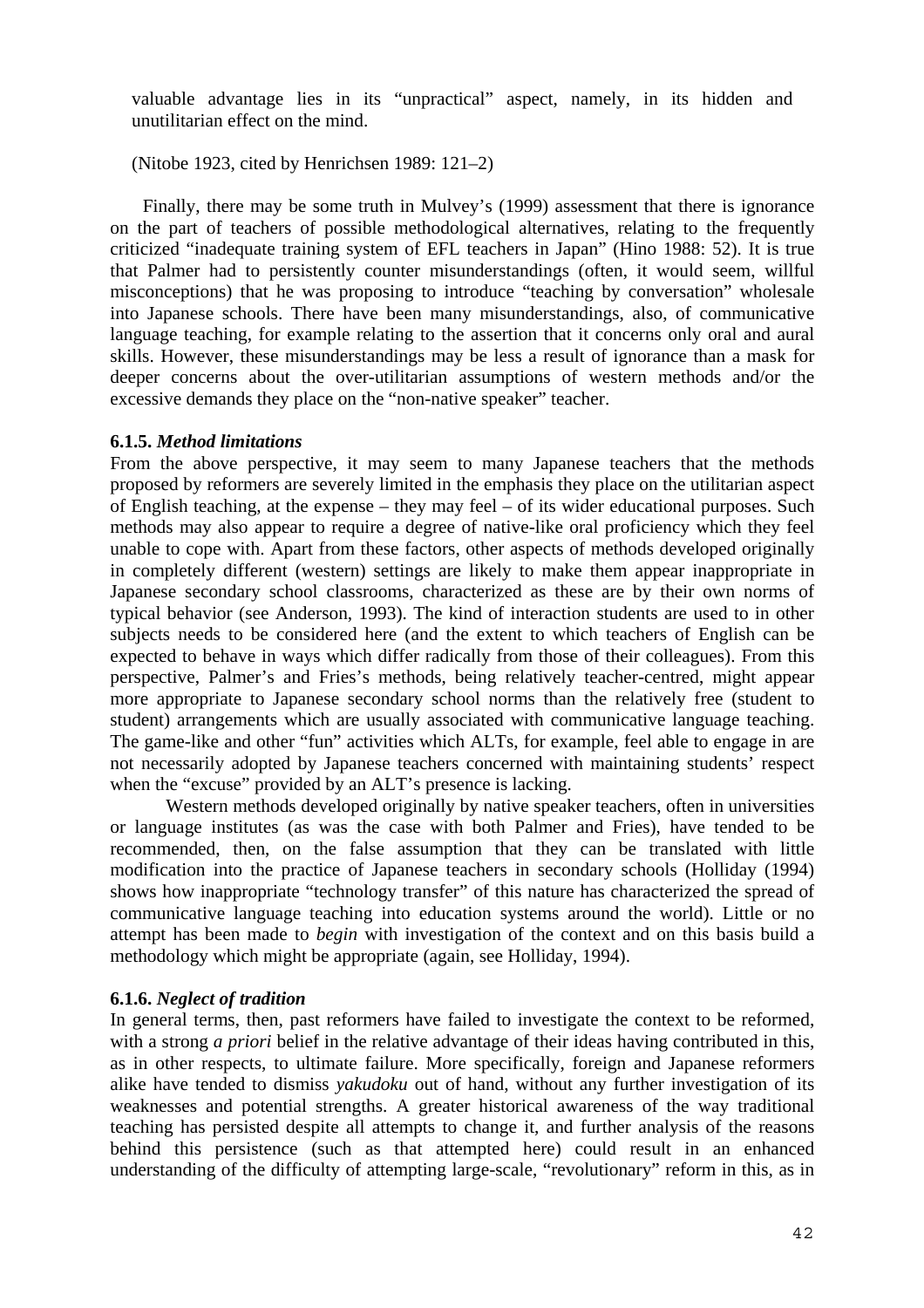any other comparable context, and thus increase a sense of realism among would-be reformers.

There has also been a strong tendency to ignore lessons which might be learned from past reform efforts (Henrichsen, 1989: 201). ELEC's failure to link up with IRLT, for example, reflected the still prevalent view that only the latest ideas can have any validity. Many teachers (in particular, perhaps, non-Japanese teachers) remain unaware of past reform attempts in Japan, and we hope our account above has gone some way towards remedying the situation.

 All of the above lessons relate to a consistent, unchanging attitude on the part of past reformers: an excessive trust in the power of "rational" western ideas to sell themselves, tied to neglect and ignorance of wider historical, social and cultural forces which affect secondary school ELT in Japan. As we turn to more positive lessons from the past, the need for alternative conceptions of English teaching which take greater account of the particular context to be reformed will emerge as a dominant theme.

## **6.2. Possibilities of change**

From a relatively positive perspective, we will suggest below that further historical analysis could reveal changes over time within *yakudoku*, and that awareness of this might suggest avenues for future reform. Here, then, we shift our focus back to 'tradition' as opposed to "reform", extending our treatment of the beginnings of the *hensoku* / *yakudoku* tradition in section 1. We shall consider the following possibilities in turn: evolution not revolution; teacher development; bottom-up change; educational goals; and building on *yakudoku*.

## **6.2.1.** *Evolution not revolution*

The history of ELT in Japan, as in other contexts, is often portrayed as a succession of methods or other theoretical proposals, with little attention being paid to changes in practice which do not entirely match up with the proposed theory. However, an alternative approach to historical studies might involve greater attention being paid to continuity and longer-term changes in practice. Below we suggest some ways in which this kind of history could support the contention that reformers need to be satisfied with evolution and limited, possibly indirect influence rather than "revolution" and direct, dramatic influence of the kind usually envisaged in their own proposals (cf. Henrichsen, 1989: 200–1).

According to their own objectives, the reform efforts we have described above can only be seen to have failed, but there are also examples from the past of positive, largely indirect influence. We could cite, for example, the continuing influence on specific groups of Japanese teachers of Palmer's and, to a lesser extent, Fries's ideas. This is shown by the continuing operations of IRLT and ELEC, and the influence their members still exert on other teachers, via publications and pre-service and in-service training. A myriad of other teachers' associations exist, and many of them promote the development of oral-based approaches (one association, for example, is dedicated to I.A. Richards' Graded Direct Method, itself first developed a half century ago). As Ozasa (1995: 14) has emphasized, Palmer (and before him, we would suggest, Kanda and Okakura) established a tradition of conceptualizing language teaching in terms of "method" which was built on and strengthened by ELEC and which has now become widespread.

There has also been influence from past reform efforts on the goals of MOE courses of study and on materials design. As we have already mentioned, Palmer's ideas strongly influenced the first post-war courses of study, and their influence was also apparent in postwar textbooks (which generally reflect his emphasis on vocabulary limitation in contrast with over-literary English, and his advocacy of phonetic transcription and comprehension questions, at the same time as including conventional grammar and translation exercises). ELEC is also said to have influenced contemporary materials design, even though its own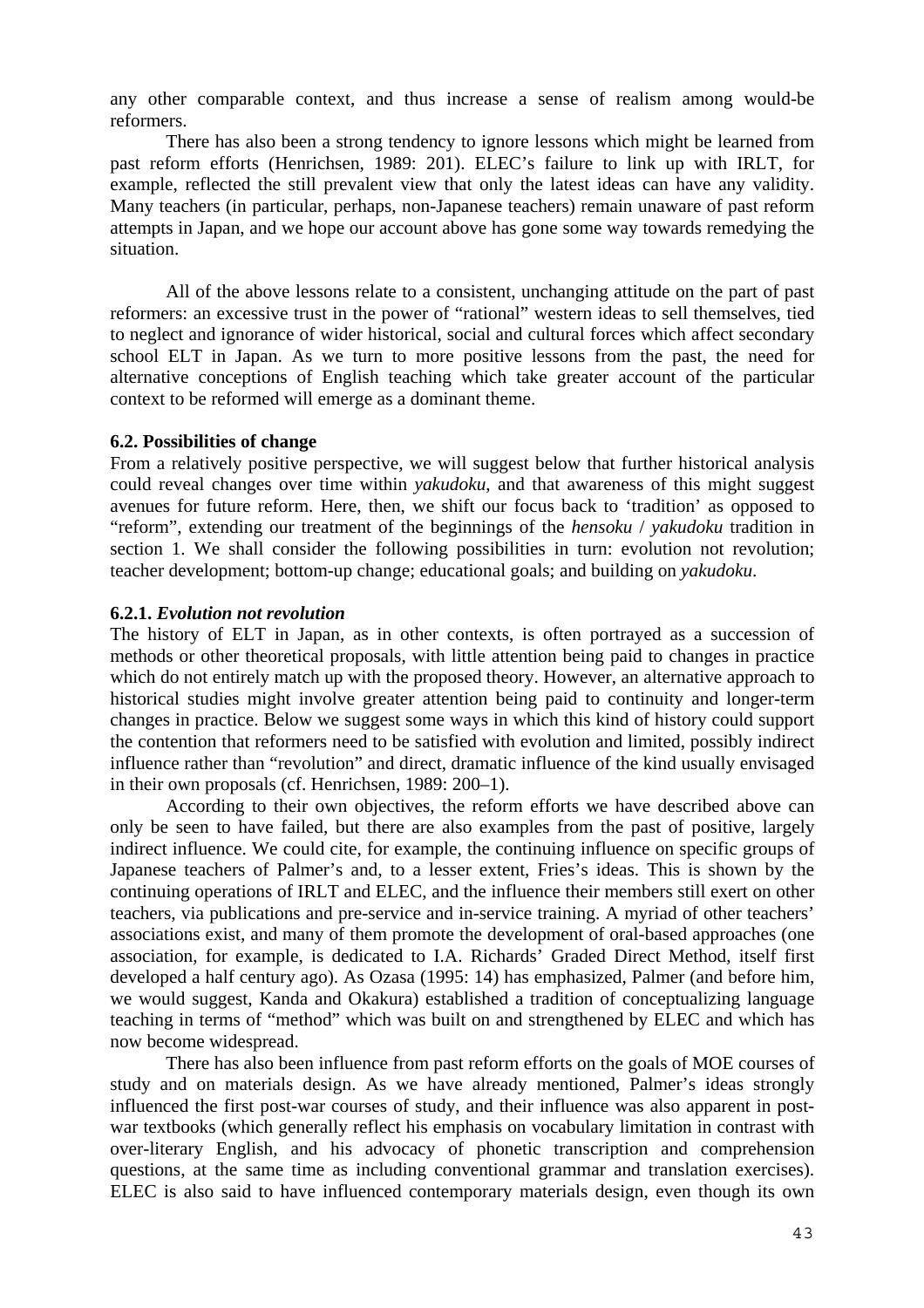textbooks were not widely purchased. Finally, the incorporation of communicative goals into the post-1987 MOE course of study can be counted as a significant reformist achievement, built on the back of previous IRET and ELEC efforts.

There has also been some change in entrance examinations over the years (Law, 1994; Mulvey, 1999), and this too might be seen as an indirect effect of past reform efforts. Palmer's emphasis on "plain English" (mentioned above) seems to have resulted in significant vocabulary limitation while there has been a more recent shift away from grammar puzzles and even intensive reading/translation towards comprehension questions encouraging more rapid and lengthy reading. ELEC efforts may have contributed indirectly to a trend towards the incorporation of listening tests in senior high school entrance examinations (Henrichsen, 1989: 179); alternatively, the cumulative oral-aural orientation of IRET, ELEC and the post-1987 reforms may have been responsible for this trend.

 Even in the area of classroom methodology, there seem to have been overall changes particularly in junior high school teaching during the post-war period (Moore and Lamie, 1996), with greater emphasis being placed on dialogue practice and oral drills (and now "communicative drills" and games), partly as a result of ELEC (and now ALT) efforts. It is, then, possible to be more positive than we have been in our own account above about the current existence of pockets of innovation in the form of team-teaching. These may be islands of communication within a sea of *yakudoku*, particularly at senior high school level, but they do represent a form of reform at the edges which can seep into core English teaching, as Yukawa (1994) has shown in a rare case study. More research needs to be carried out into the true nature of "typical" English teaching in Japanese schools, and the picture may turn out to be rosier than the one painted when *yakudoku* is used bluntly as a dismissive, overall label.

 Such research is likely to reveal that *yakudoku* now is not what it used to be. It is clear, for example, that there has been an internal development *within* this kind of teaching (which might relate to the cumulative efforts of past reformers), to the extent that it no longer tends to involve such features as sentence reordering which used to be prevalent, despite suggestions to the contrary made by Hino (1988) and others. There seems to be a stronger oral element than in the past, if only in the form of choral repetition and use of dialogues, especially at lower levels. If further investigation were to shed light on this kind of evolution within *yakudoku* as currently practiced, one implication would seem to be that reform efforts should focus on further improving typical teaching (see below), rather than seeking fruitlessly to replace it completely.

## **6.2.2.** *Teacher development*

Clear successes were achieved in the area of teacher development by IRET and ELEC. ELEC's teacher training programme was relatively organized, and the scale of its achievement deserves to be recognized. The continuing activities of both IRLT and the teachers' association linked to ELEC (ELEC *doyukai*) testify to the strength of continuing contributions to teacher development by both organizations. IRET's annual conventions, with their demonstration lessons and other presentations by teachers, appear to have served as a model for many such events, held by teachers' associations all over Japan every year. A "craft" tradition, whereby teachers learn from one another, has become established in such associations, and this has clearly been made possible by previous reform efforts. Teamteaching might have a similar kind of potential for long-term teacher development, especially if this were better built in as a major focus of the JET Program(me).

## **6.2.3.** *Bottom-up change*

We have drawn attention to the IRET Fukushima and Shonan plans as representing positive historical models of appropriation by Japanese teachers of reformed methods, and adaptation to their own needs. After 1927, IRET Conventions were increasingly dominated by Japanese teachers themselves, with a variety of innovative means of adapting Palmer's ideas being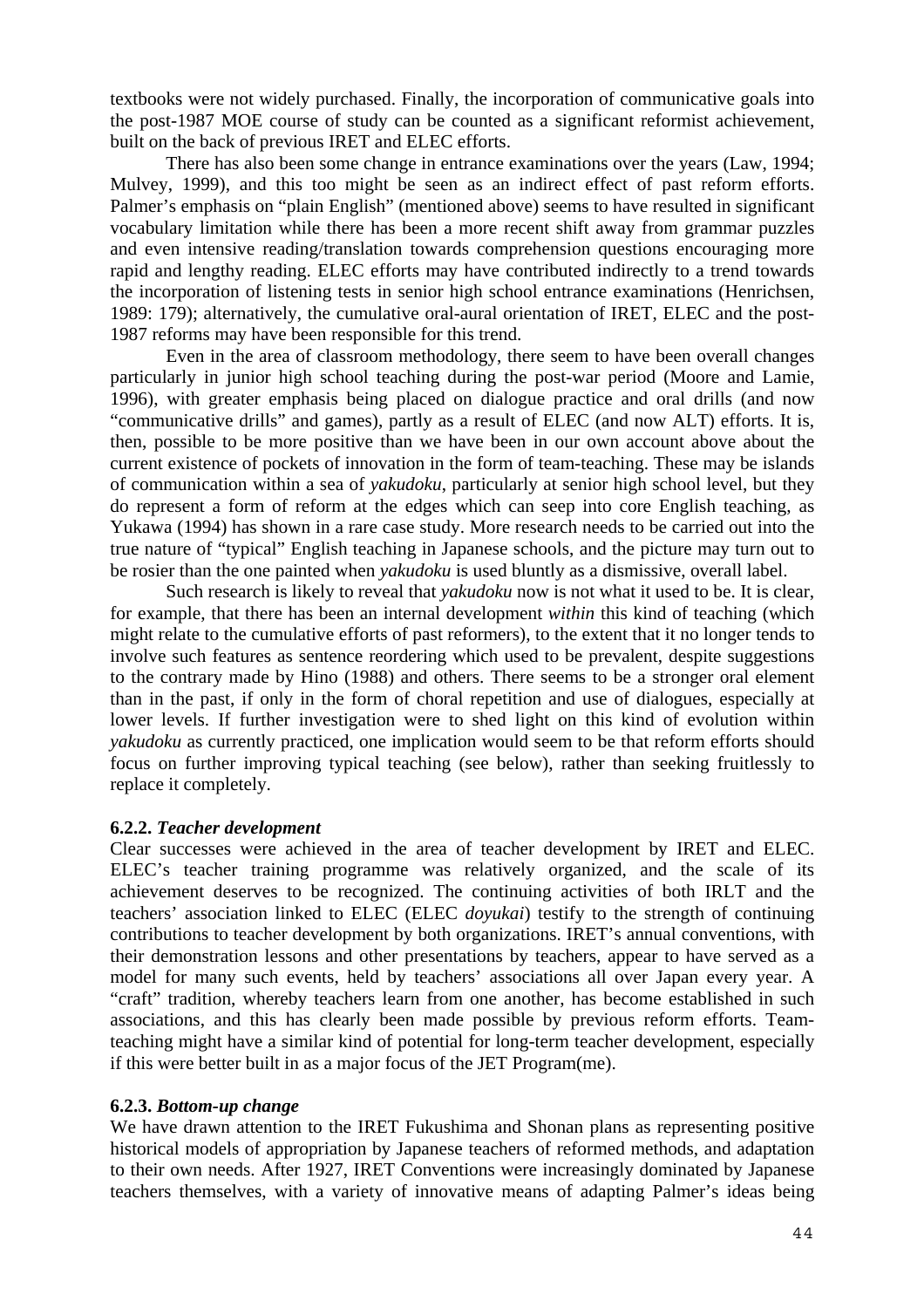demonstrated. The fact that the drilling procedures emphasized by ELEC were more restricted and less flexible than Palmer's eclectic approach may have contributed to their more widespread initial adoption but also to their more rapid fall from favour. These examples seem to show that there is a clear need for Japanese teachers to take the initiative themselves and/or for the focus of reform efforts to be on helping them develop appropriate methodologies "from the bottom up" in collaboration with colleagues.

# **6.2.4.** *Educational goals*

The development of Palmer's methods away from an initial focus on oral, even "conversational" class work to a growing focus on the use of a textbook and the provision of texts with appropriate content represented an effective, if partial response to pressures to meet educational and not only utilitarian goals. Palmer came increasingly to recognize the place that reading has in the Japanese English education system, but it is Okakura's comments on the educational role of English teaching which are perhaps most worth rereading today (see Imura and Takenaka, forthcoming). As the Hiraizumi-Watanabe debate of 1975 also showed, the practical goal of English teaching is just one among several it might be considered to have. There may, then, be a need to move further beyond the utilitarian goals which are stated in the course of study, and to recognize what teachers and publishers have never ignored, that the *content* of instruction is as important as methodology in Japanese schools.

# **6.2.5.** *Building on* **yakudoku**

The pre-war Fukushima and Shonan plans both involved incorporation of explicit grammar teaching and translation activities, to a far greater extent than Palmer had initially envisaged. Although demonstration lessons presented at major teacher conferences tend to involve exclusive use of English, at more informal teachers' meetings it is clear that Japanese teachers are, in the main, more comfortable attempting various kinds of compromise between traditional and orally-based teaching. This tendency deserves to be encouraged and built upon rather than hidden away.

 Finally, then, there is a need to look again at, and perhaps base proposals for reform on traditional teaching, recognizing rather than ignoring implicit or explicit "conservative" arguments in its favour, since these have consistently remained most powerful in practice. As our consideration of Okakura and Watanabe has shown, the wider cultural and educational aspects of English teaching are considered significant in Japan but have been neglected in most imported western methods.

An argument could even be made that the very persistence of *yakudoku* shows that it is, in broad terms, a ready-made "appropriate methodology" (Holliday, 1994) in the Japanese secondary school context, given the structural constraints, teacher abilities and beliefs about the role of English in a broader education which have been revealed as salient in our account. If this argument is accepted, even partially, we would suggest that more effort needs to be put in the future into building on the strengths of *yakudoku* rather than dismissing and seeking to replace it completely as in the past.

In most historical and contemporary accounts *yakudoku* is seen as little more than a "backdrop" to an unfolding narrative of more exciting reform events. Considering its dominance, however, it deserves to be better investigated in its own right, not only – as Yukawa (1994) and Gorsuch (1998) have begun to do – in synchronic fashion but also from a diachronic perspective – not least in order for teachers to be encouraged to build on their existing strengths, "from the bottom up". There must be "good" and "bad" forms of *yakudoku* as there are with any methodology. With a return to a focus on the usefulness of explicit grammar instruction and use of the mother tongue within wider ELT discourse, the time has surely come for a more thorough investigation of traditional teaching, not only in Japan but also in other secondary school contexts world-wide.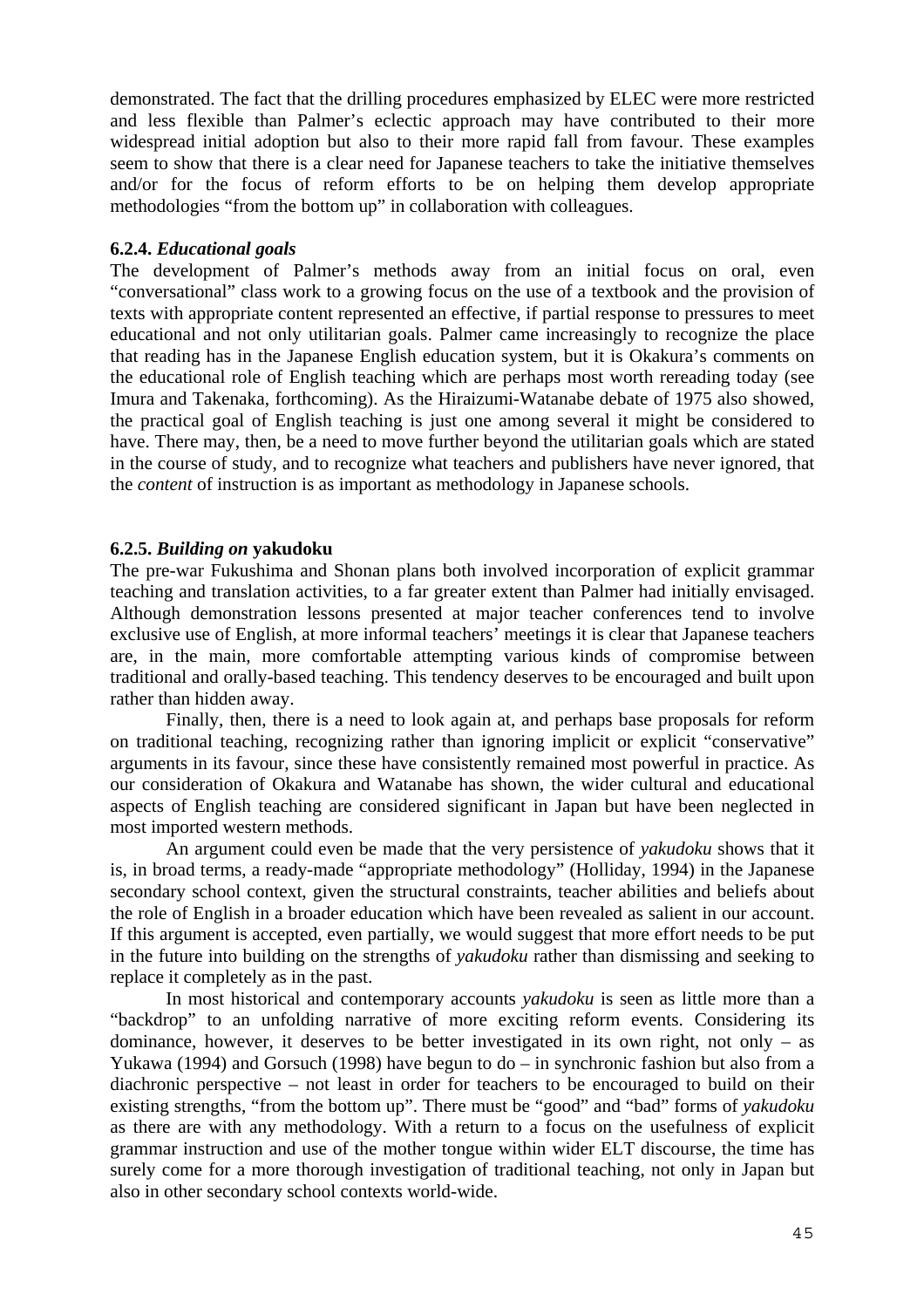#### **7. Conclusion**

On the one hand a somewhat pessimistic picture has been painted above: the twentieth century history of ELT in Japan may be viewed as a series of failed reform efforts, set against the backdrop of a continuous teaching "tradition" which has persisted in the face of all attempts to dislodge it. To this picture we have added the view that twentieth century attempts at reform represent another kind of "tradition", revealing similar limitations despite their surface differences. We have emphasized in particular the limitations of attachment to *a priori* beliefs in the superiority of western methods and have emphasized the need for better investigations of history and the present situation as a basis for reform. Past reform efforts have been hampered by the dominant idea that what is desirable is reform according to what seems to "work" in other contexts — history shows, we have argued, that this conception needs to be reversed, with attempts at reform beginning with the context and building "upwards".

From a different perspective, however, our analysis of the *yakudoku* tradition on its own terms, and of some relatively long-term reform successes, indicates that some progress has been made, and that evolution through teacher development and bottom-up change, involving a recognition of non-utilitarian goals in Japanese ELT and a reappraisal of the value of *yakudoku* itself are all avenues worth exploring in the future.

As Benson (2000) emphasizes, various factors which "have little to do with language learning" may tend to support conservative approaches to language teaching in many contexts, including the demands of examinations, teachers' lack of confidence in their own abilities and "a social ethos that value[s] discipline and competitiveness" (Benson, 2000: 48). The general picture which emerges strongly from our own analysis is this: reforms which ignore local conditions and traditions have largely failed in the past and are likely to fail in the future. Palmer, in particular, was wise enough to change his approach to suit the context better, and this is one of the important lessons of the Japanese ELT experience – viewed from a historical perspective – which seems to have a broader, world-wide relevance.

## **NOTES**

<sup>1</sup> Part 5 onwards by Richard C. Smith alone.

 $2$  In the personal files of Victoria Angela, Palmer's great-granddaughter.

### **REFERENCES**

- Anderson, F. 1993. The enigma of the college classroom: nails that don't stick up. In: Wadden, P. (ed.) *A Handbook for Teaching English at Japanese Colleges and Universities*: 101–10. Oxford: Oxford University Press.
- Benson, M. 2000. The secret life of grammar- translation. In: Trappes-Lomax, H. (ed.) *Change and Continuity in Applied Linguistics: Selected papers from the Annual Meeting of the British Association for Applied Linguistics held at the University of Edinburgh, September 1999*: 35–50. Clevedon: British Association for Applied Linguistics in association with Multilingual Matters.
- Bryant, W.C. 1956. English language teaching in Japanese schools. *PMLA,* 71/4, part 2: 21-48.
- Faucett, L.W., H.E. Palmer, E.L. Thorndike and M.P. West. 1936. *Interim Report on Vocabulary Selection for the Teaching of English as a Foreign Language*. London: King.
- Flenley, A. 1987. *Innovation in English language teaching: a survey of senior high schools in Osaka*. Osaka: Poole Gakuin (mimeograph).
- Furber, F.L. 1927. In memory of Baron Kanda. In: Kanda Memorial Committee (ed.) *Memorials of Naibu Kanda*: 57–61.Tokyo: Toko-Shoin,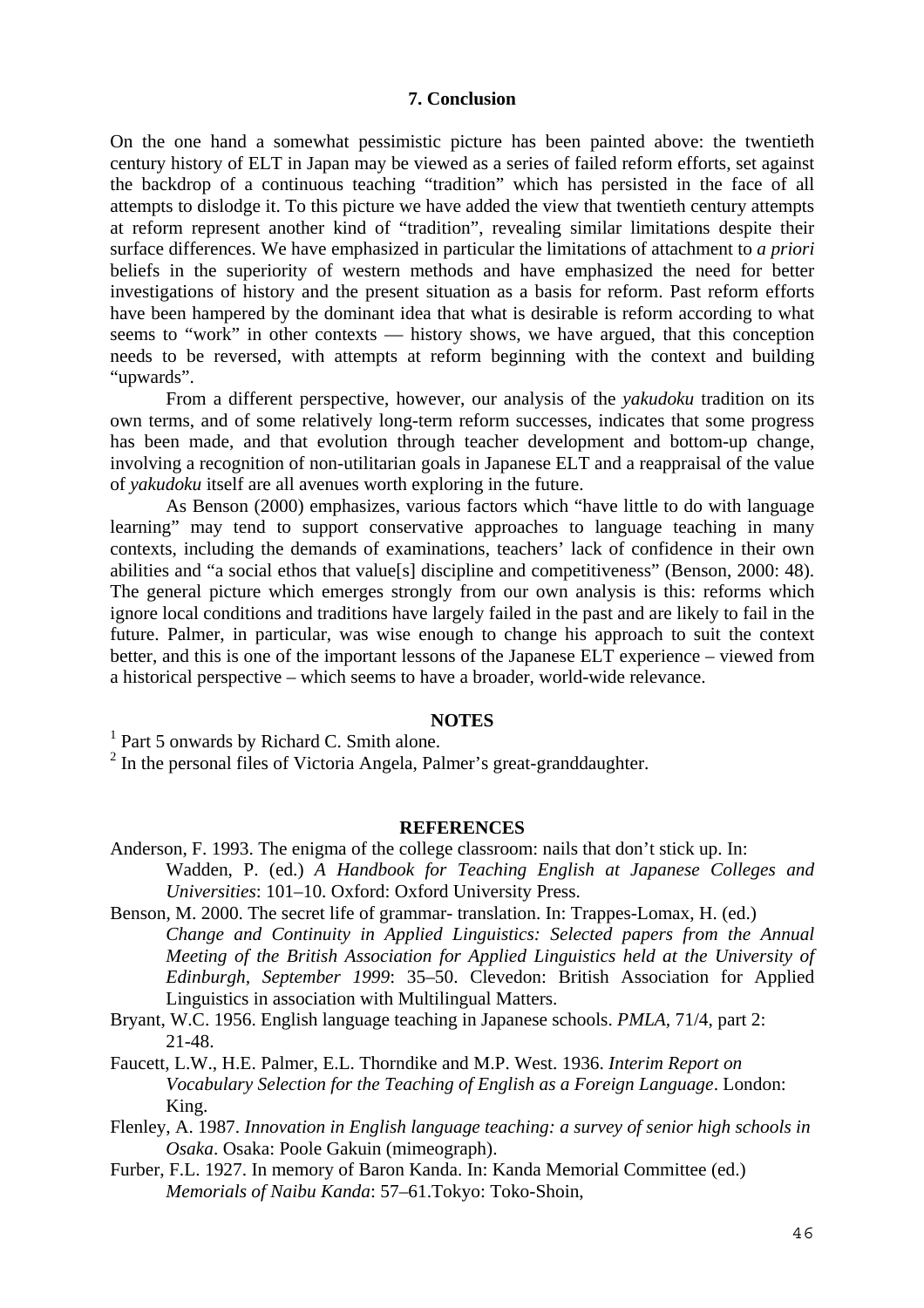- Gorsuch, G.J. 1998. EFL instruction in two Japanese high school classrooms. *JALT Journal* 20/1: 6–32.
- Gorsuch, G.J. 2000. EFL educational policies and educational cultures: influences on teachers' approval of communicative activities. *TESOL Quarterly* 34/4: 675–710.
- Henrichsen, L.E. 1989. *Diffusion of Innovations in English Language Teaching: The ELEC effort in Japan, 1956-1968*. New York: Greenwood Press.
- Hino, N. 1988. Yakudoku: Japan's dominant tradition in foreign language learning. *JALT Journal* 10/1–2: 45-55.
- Holliday, A. 1994. *Appropriate Methdodology and Social Context*. Cambridge: Cambridge University Press.
- Howatt, A.P.R. 1984. *A History of English Language Teaching*. Oxford: Oxford University Press.
- Howatt, A.P.R. and Smith, R.C. (eds.). 2000. *Foundations of Foreign Language Teaching: Nineteenth-century Innovators*, 6 vols. London: Routledge.
- Howatt, A.P.R. and Smith, R.C. (eds.) 2002. *Modern Language Teaching: The Reform Movement*, 5 vols. London: Routledge.
- Ike, M. 1995. A historical review of English in Japan (1660–1880). *World Englishes* 14/1:  $3 - 11$ .
- Imura, M. 1994. Okakura Yoshisaburo to H.E. Palmer (Okakura Yoshisaburo and H.E. Palmer). In: *Gendai eigokyoiku no shoso* (Aspects of Contemporary English Teaching). Tokyo: Kenkyusha.
- Imura, M. 1997. *Palmer to Nihon no Eigokyouiku (Harold E. Palmer and Teaching English in Japan)*. Tokyo: Taishukan.
- Imura, M. and Takenaka, T. Forthcoming. *Okakura Yoshisaburo*. Tokyo: Jiyusha.
- IRLT (ed.). 1985. *The Bulletin of the Institute for Research in English Teaching.* [Photographically reprinted in seven volumes.] Tokyo: Meicho Fukyu Kai.
- IRLT (ed.). 1994. *Zaidanhojin gogaku kyoiku kenkyujo nanajusshunen kinenshi* (A History of IRLT to Commemorate the Seventieth Anniversary of its Foundation). Tokyo: IRLT.
- IRLT (ed.) 1995/1999. *The Selected Writings of Harold E. Palmer.* [Photographically reprinted in ten volumes.] Tokyo: Hon-no-Tomosha.
- Isoo, T. and Shimizu, S. 1934. *The Fukushima Plan of Teaching English in Schools of Middle Grade (Supplement to the Bulletin No. 96).* Tokyo: IRET [In: IRLT 1985, vol. 7.]
- Kawasumi, T. 1976. Yakudoku no rekishi (History of grammar-translation). *The English Teacher's Magazine*, July 1976 special issue: 14–19.

Kawasumi, T. (1979). Eigokyoiku zonpairon no keifu (A genealogy of arguments over the continuation or abolition of English education). In Takanashi K. et al. (eds.) *Gendai no eigokyoiku 1: Eigokyoiku mondai no hensen* (Contemporary English Education 1: Transitions in Problems of English Education): 92–136. Tokyo: Kenkyusha.

- Law, G. 1994. College entrance exams and team teaching in high school English classrooms. In: Wada and Cominos, 90–102.
- McConnell, D.L. 2000. *Importing Diversity: Inside Japan's JET Program* Berkeley: University of California Press.
- Moore, G. and Lamie, J. 1996. *Translate or Communicate? English as a Foreign Language in Japanese High Schools*. Commack, New York: Nova Science Publishers.
- Mulvey, B. 1999. A myth of influence: Japanese university entrance exams and their effect on junior and senior high school reading pedagogy. *JALT Journal* 21/1: 125–42.
- Nitobe, I. 1923. The teaching and use of foreign languages in Japan, *Sewanee Review* 31: 338–9 (as cited by Henrichsen, 1989).
- Nitobe, I. 1929. *The Use and Study of Foreign Languages in Japan*. Tokyo: Nichinichi (as cited by Omura, 1978)